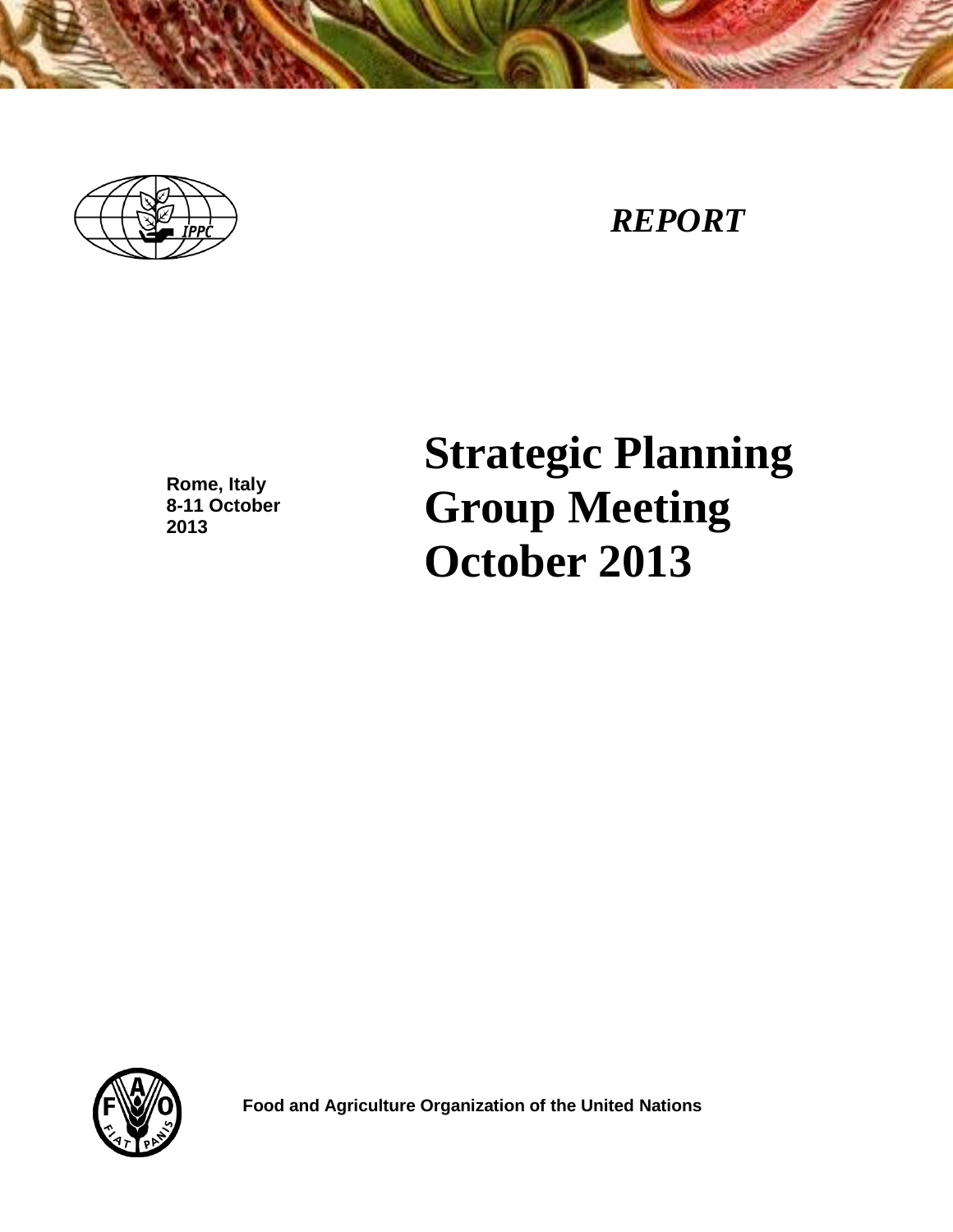# **CONTENTS**

# **APPENDIXES**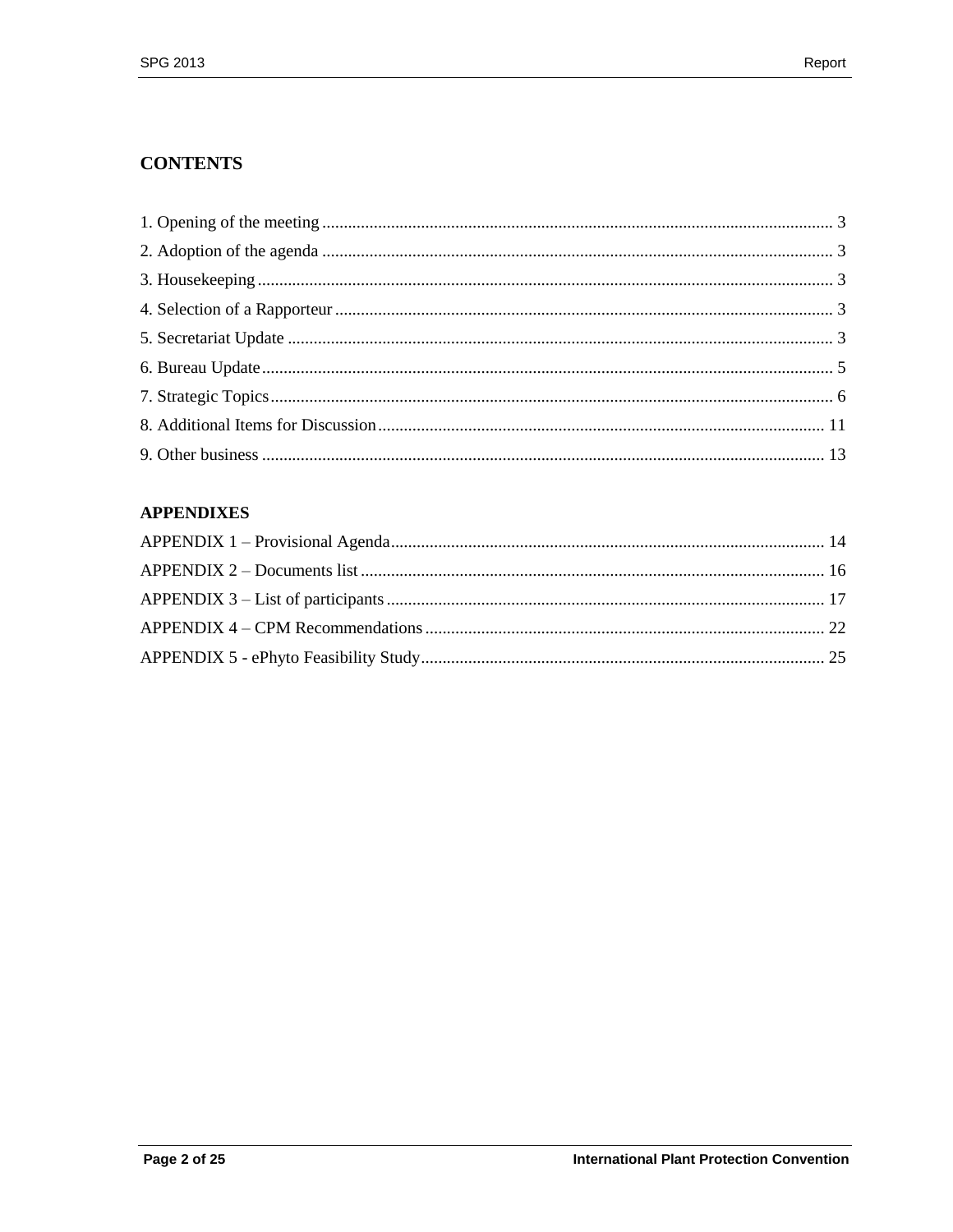# <span id="page-2-0"></span>**1.Opening of the meeting**

- *[1]* The IPPC Secretary, Mr. Yukio Yokoi welcomed the SPG members to the meeting, and thanked Mr. Francisco Gutierrez (Belize) for taking the chairmanship. He also noted that the SPG is transitioning to be more strategic in nature and that the call for SPG topics should work better in the future while the first attempt this year did not received many proposals.
- *[2]* The Chair welcomed the members of the Strategic Planning Group (SPG) and noted that the SPG would be dealing with very important topics this year.

# <span id="page-2-1"></span>**2. Adoption of the agenda**

*[3]* The Agenda was adopted as originally proposed (Appendix 1). There were questions about the status of the Communications Work Programme, as well as requests to see the draft needs assessment survey to get a better understanding of the progress on this matter. A brief overview of the status of IRSS issues was also requested. The Secretariat agreed to comply with these requests and to discuss these items under the relevant points on the Agenda.

## <span id="page-2-2"></span>**3. Housekeeping**

## **3.1 Documents list**

*[4]* The Secretariat confirmed that there will be an updated document list on the second day of the SPG. The Documents List (Appendix 2) and Participants List (Appendix 3) were reviewed and noted.

## **3.2 Participants list**

# **3.3 Local information**

#### <span id="page-2-3"></span>**4. Selection of a Rapporteur**

*[5]* Mr. Corné van Alphen (Netherlands) was selected as the Rapporteur.

#### <span id="page-2-4"></span>**5. Secretariat Update**

#### **5.1 Secretariat Update**

- [6] The Secretary presented a paper<sup>1</sup> and noted the importance of the transition of the IPPC Secretariat to the direct supervision of the Assistant Director General (ADG). This is expected to be a positive transition, offering more visibility for the IPPC and its activities.
- *[7]* Relating to the development and documentation of new FAO Strategic Objectives, the IPPC Secretariat has been working on Strategic Objectives 2 and 4. The status of IPPC in the framework of the review of Article XIV bodies within FAO was defined last year in the FAO Financial Committee report mostly as a management issue and it is now under the direction of the ADG.
- *[8]* The Secretary highlighted key meetings for emerging issues that have taken place since CPM-8, focusing on the meeting with the CBD Secretariat in Montreal, Canada, the ePhyto Steering Group in New Zealand, the meeting of the Task Force to develop a framework for standards and meetings with the World Customs Union (WCO) and the European Union in Brussels.

 $^{1}$  SPG 2013/04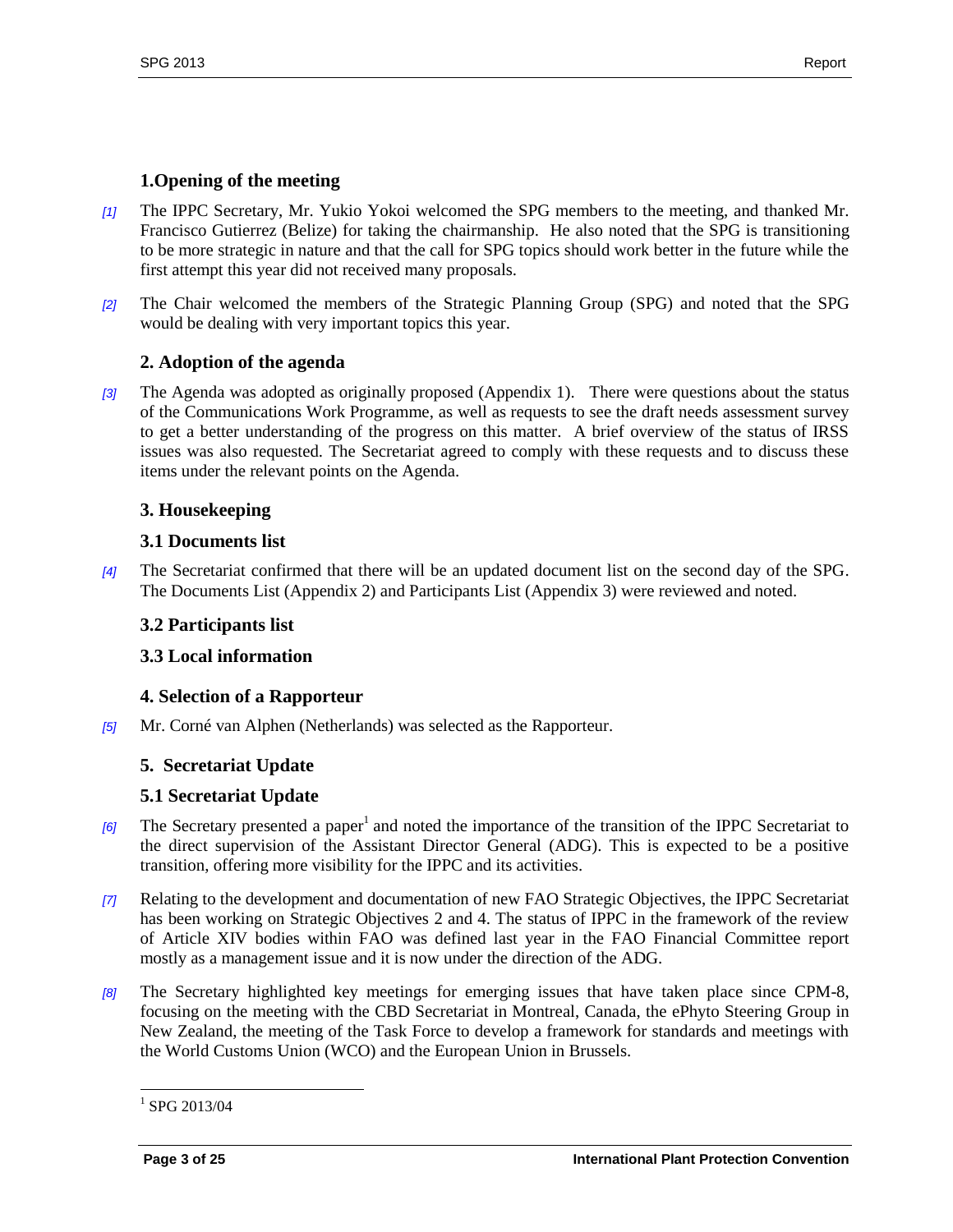- *[9]* The CBD meeting served to identify many potential issues for collaboration on invasive alien species as well as other issues regarding biodiversity. The CBD Secretariat would initiate the process to invite the IPPC to the existing group of conventions concerned with international issues on biodiversity. The two secretariats discussed the possibility of working together to produce a work plan that allows sensible and practical ways forward, which will require resources. The IPPC Secretariat emphasized that collaboration proposals would need review under IPPC governance process as well.
- *[10]* The Secretary mentioned the current cut in funding for IT-support in the ongoing FAO reform and its consequences for the Online Comment System, explaining that the system can still be accessed but further development to address user requests for new developments in the system and other improvement may not be satisfied until necessary resources are secured.
- *[11]* The ePhyto Steering group met in New Zealand in September to discuss the progress and ways forward and it was productive for pushing the work plan forward. There will be a PowerPoint presentation on the feasibility study for a hub later in the agenda.
- *[12]* Regional Workshops are under way and have been a good way to foster discussions on draft standards and other relevant topics. These workshops allow IPPC staff to meet with contracting parties to gain a deeper level of understanding on issues of concern.
- *[13]* The Secretariat is waiting for three missing nominations for the National Reporting Obligations Advisory Group (NROAG) and would like to push this forward.
- *[14]* The IPPC engaged in an exploratory meeting with the World Customs Organization (WCO) to create awareness of one another's activities in standard setting, ePhyto, the WCO single window, and WCO coordinated border management.
- *[15]* The Secretary also noted that the IPPC Secretariat had met with the Secretariat of the WTO-SPS Committee and discussed how to improve National Reporting Obligations (NRO) and communication for further cooperation in the standard setting processes.
- *[16]* IRSS related activities would be discussed in further detail at a later time in the meeting.
- *[17]* The Secretary noted that the IPPC is collaborating with CABI, moving forward to allow transparency and consistency in information sharing. The two groups are exploring ways to enhance the quality of the data on phytosanitary issues. One member raised concerns about the unofficial distribution of information on the pest detection in countries. In response to these concerns the Secretariat emphasized that the IPPC is proceeding cautiously.
- *[18]* The SPG:
	- (1) *requested* a deeper understanding of the exchange with the CBD Secretariat on our strategy for working with them, what we want to achieve, and how that work plan will be implemented.
	- (2) *commented* that the IPPC should be exploring the possibility that CBD may help provide resources for this work plan.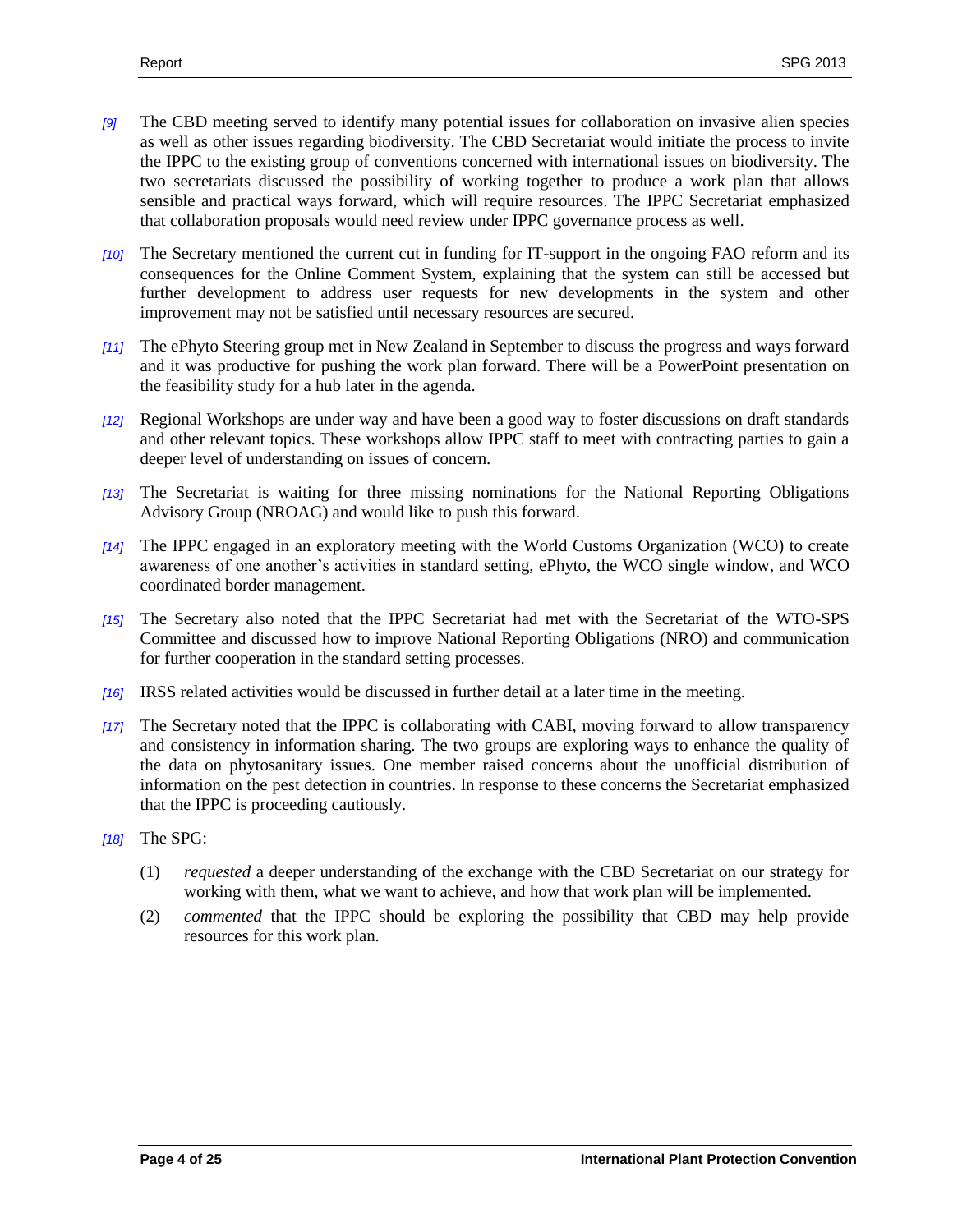## **5.2 ISPM 15 Registration and renewal**

[19] The Secretary presented a paper<sup>2</sup> providing an update regarding the new registration and renewals for the ISPM 15 symbol. EU countries have had their ISPM15 registration renewed and countries' registration under the Madrid system (approx. 60 countries) has been renewed under one application. There are still many contracting parties that need to have the symbol registered and this process is expected to start shortly. Possible reimbursement has been discussed and while this is not an obligation, the Secretariat will inquire if countries are prepared to provide reimbursement to the IPPC. The Secretariat will present additional information on this process of reimbursement later in the meeting.

## <span id="page-4-0"></span>**6. Bureau Update**

- *[20]* The Chair of the CPM Bureau, Mr. Steve Ashby (UK), gave a brief update of the June 2013 and October 2013 Bureau meetings. Discussions in the October meeting proposed several revisions to the report of the June meeting, and the final report will be updated and posted shortly on the IPP.
- *[21]* The Terms of Reference (ToRs) for the National Reporting Obligations Advisory Group (NROAG) were discussed and agreed, and the Secretariat is still waiting for three nominations for this group. The Bureau decided that the NROAG will schedule a meeting in February, with or without the other nominated representatives while a virtual meeting is planned to take place by the end of this year.
- *[22]* The Bureau noted the difficulty in dealing with commodity based standards (such as the *International movement of grain*). They also noted the Secretariat's concern regarding the lack of availability of some experts that have been nominated and selected, even though they had signed a statement of commitment. The issue has been raised during Technical Panels meetings and Standards Committee (SC) meeting and the IPPC Secretariat is planning to send a questionnaire to NPPOs and RPPOs to try to identify their constraints.
- *[23]* The Bureau discussed elements of the Communication Strategy to increase global awareness of the IPPC. The Bureau awaits progress on the needs assessment which will aid in developing the Communications Work Programme expected to be presented to CPM-9.
- *[24]* The Bureau discussed the issue of the roles of RPPOs, including the rules regarding the recognition or withdrawal of RPPOs and that a letter to the regions has been drafted. Currently the Bureau is providing comments on this letter before it is distributed.
- *[25]* The Bureau agreed that CPM-9 March 31-April 4 2014 will contain only 8 interpreted sessions to reduce costs. This means that there will be no evening sessions with interpretation.
- *[26]* The Financial Committee, which reports to the CPM Bureau, met in June and October and has made a great deal of progress in only a year and a half since its initiation. They have discussed the possible impact of FAO reform and of the transition to supervision under the ADG. The FC, which currently monitors the budget on a quarterly basis, noted that the full amount of the FAO regular budget is expected to be used very soon according to the approved budget plan. This budget cannot be carried over into the next year. For the multilateral Trust Fund a carry-over of part of the budget to next year is envisaged.
- *[27]* A list of contribution from countries and organizations has been drafted and approved by the FC for publication on the IPP, and a wish list to express contribution needs for IPPC activities will be posted shortly. The FC is currently working on an update of the guidelines for the IPPC Trust fund which will

<sup>&</sup>lt;sup>2</sup> SPG 2013/13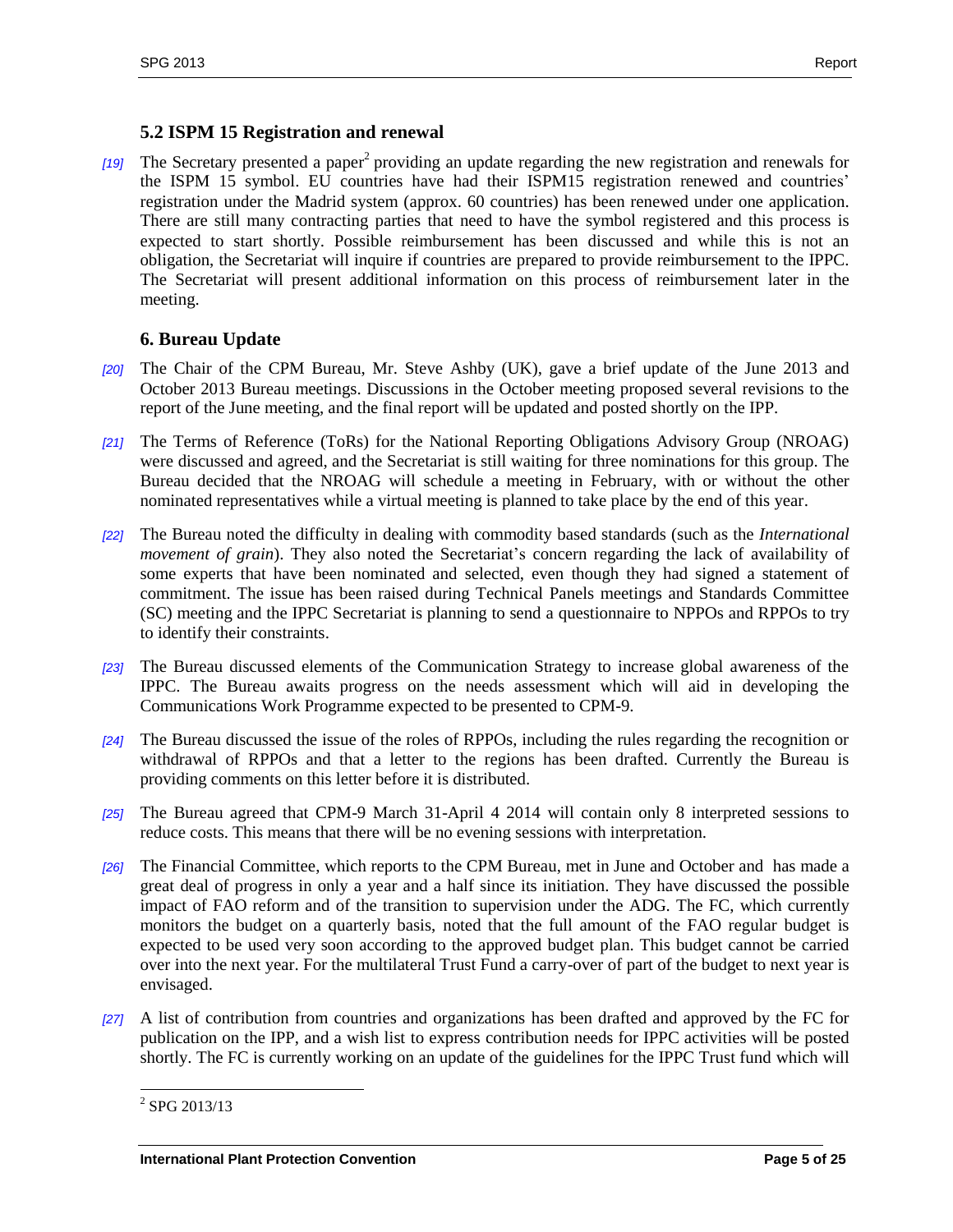be submitted to CPM-9 and developing an action plan for the implementation of the Resource Mobilization strategy. The report of the FC meeting will be posted shortly.

- *[28]* The issue was raised on unfair use of the Friends of Chair meetings during last CPM, where relevant issues were discussed in small meetings without interpretation while they should be widely discussed. The Chair acknowledged this concern and hoped that the use of Friends of the Chair meetings in future CPM meetings could be minimized.
- *[29]* One member requested that the IPPC Secretariat investigate how to make sure the IPPC is at the top of the list when one inserts "IPPC" into an on-line search engine, given there are similar terms.
- *[30]* The SPG:
	- (1) *noted* the update of the Bureau.
	- (2) *requested* that the IPPC Secretariat investigate the IT capacity to make sure the IPPC is at the top of the list when one inserts "IPPC" into an on-line search engine.

#### <span id="page-5-0"></span>**7. Strategic Topics**

#### **7.1 Addressing issues within the Convention**

- [31] The Secretariat presented a paper<sup>3</sup> on the possible revision of the Convention and the procedure regarding this matter. Since the current text was adopted in 1997, many new activities have been added to the work of the IPPC. The Bureau met with FAO Legal to discuss potential amendments to the Convention and found that there are alternatives to revision. The Bureau considered that it would be prudent for the SPG to discuss whether a possible revision was of interest or not. If it was, a specific legal process would need to be followed, that would require careful coordination with FAO Legal department, FAO Council, and the CPM.
- *[32]* Several SPG members noted that a revision would be a large task and a complex operation, and thus, ample preparation and investigation would be necessary before turning to the text for revision. The SPG noted that currently, there aren't any compelling reasons for the revision of the Convention. The SPG noted therefore that it would be more helpful to identify possible problems are found with the current text of the Convention to find alternative ways to tackle these. This would allow for other activities in the IPPC to continue moving forward in a positive direction.
- *[33]* The SPG:
	- (1) *agreed* that the Convention text did not need revision at this time.

# **7.2 Engaging Research Institutes and Universities**

[34] The Secretariat presented a paper<sup>4</sup> on the update of IPPC-related university courses. This topic was initiated last year when there was a proposal for the establishment of university-level training courses that could link academia and NPPOs and educate about the IPPC, its aims and goals. It was noted that this would require a strong communications and awareness raising effort to promote the IPPC. A table cataloguing costs of these training courses was provided, as well as conclusions on the availability of these courses.

<sup>&</sup>lt;sup>3</sup> SPG 2013/12

<sup>4</sup> SPG 2013/05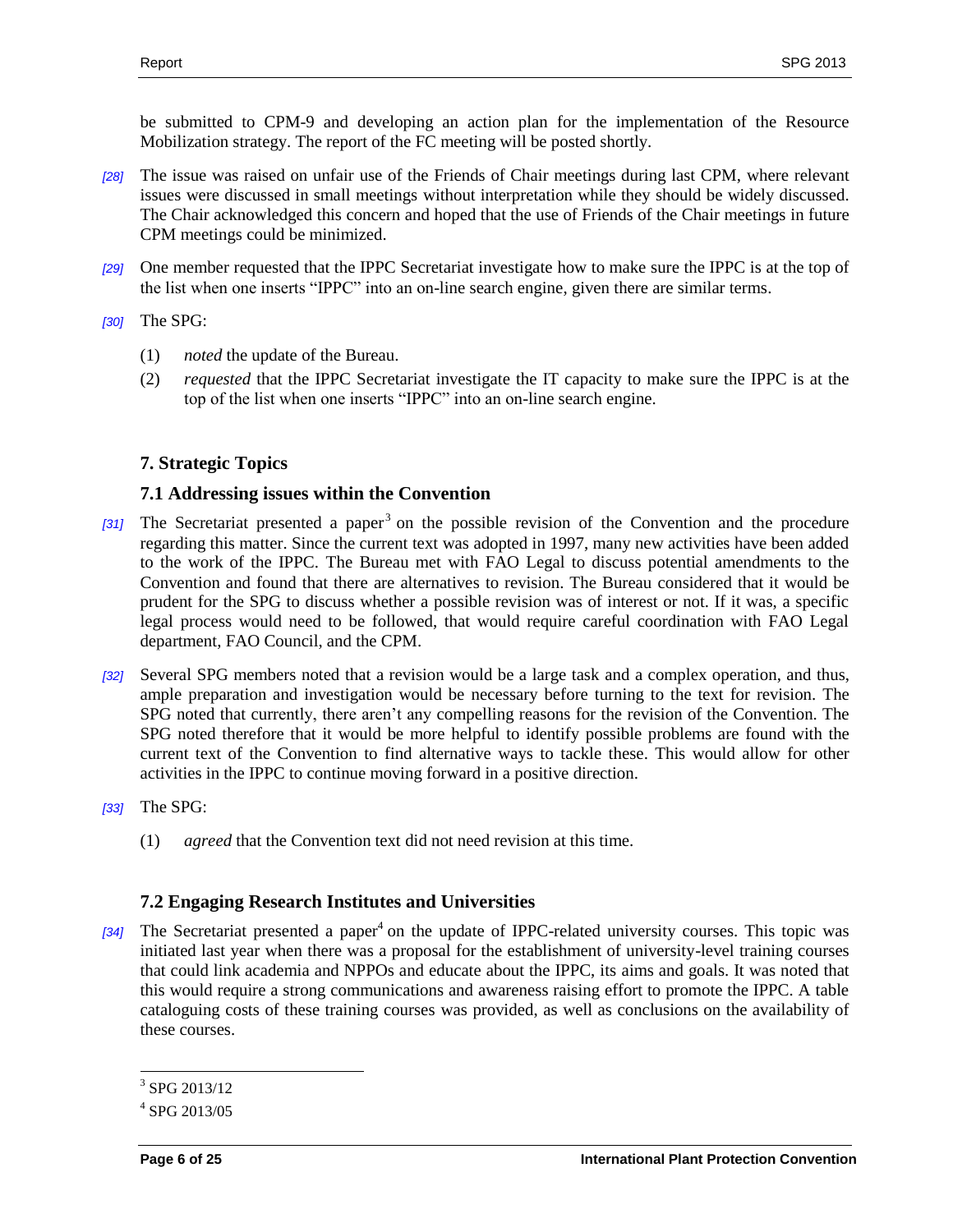*[35]* SPG members noted that the catalogue of the English language IPPC-related university courses was thorough and impressive and that next steps may include collaborating with RPPOs or creating online courses to offer a practical global solution. Also, members offered the possibility of using the manuals currently being produced by the Secretariat under the STDF-funding as future training material for possible courses, i.e. the manual text could be conceptualized as learning material and didactic elements for learning could be integrated within the text. This text could then be used in the future to create an online training course.

*[36]* The SPG:

- (1) *noted* the thorough catalogue of the available IPPC-related courses and suggested that the RPPOs might examine it further.
- (2) *proposed* that the current manuals being produced should be finished and approved. Once these are approved, they could be analyzed as potential future learning tools.

#### **7.3 Strategic Framework for Standards**

- [37] The Secretariat presented a paper<sup>5</sup> providing the outcomes of the Framework for Standards Task Force Meeting, held in Ottawa, Canada, from 18 to 20 September 2013. The Secretariat reminded the SPG that CPM-7 (2012) had decided that, "A task force should be formed to develop a Framework for Standards, funded by extra budgetary resources." The Secretariat explained the approach that was followed by the Task Force to develop the Framework for Standards and mentioned that the Task Force's recommendations together with the meeting report will be presented to the 2013 November SC meeting for their consideration.
- *[38]* Several SPG members that attended the Task Force meeting noted that the Task Force analyzed several methods with which to approach the framework structure. The method chosen by the Task Force as most effective was to ground the Framework for Standards on the IPPC Convention and its provisions, rather than on the four objectives of the IPPC Strategic Framework. The Task Force had recommended that this Framework for Standards is a framework for the implementation of the IPPC and that standards are to assist this implementation through harmonized concepts and practices. The Framework for Standards could also be used for resource mobilization. The Task Force reviewed all 36 adopted ISPMs, the *List of topics for IPPC standards*, IPPC manuals, IRSS surveys and discussion papers submitted by the participants to develop the framework and to identify gaps where guidance would be beneficial.
- *[39]* The Framework for Standards seeks to give support a long-term vision for IPPC Standards (over next 20 years) and could assist in the planning, providing both visibility of the standards needed to deliver the Convention objectives, and a vision for prioritizing their development and future review.
- *[40]* The SPG noted that this Framework for Standards represents a great progress as it includes an initial gap analysis and would help identify some areas where IPPC standards would be needed in the future and a way to set priorities. Some SPG members also noted that there is potential for this framework to assist contracting parties in identifying crucial gaps in their country and assessing which standards they may need to implement.
- *[41]* The SPG supported that the Framework for standards should be used to do further gap analysis but recognized that the SC will not have enough time to complete the gap analysis at their 2013 November meeting. They also noted that it would benefit from a supplementary set of explanations regarding its end of use. Noting that the SC will consider the Task Force report and recommendations, the SPG

<sup>5</sup> SPG 2013/06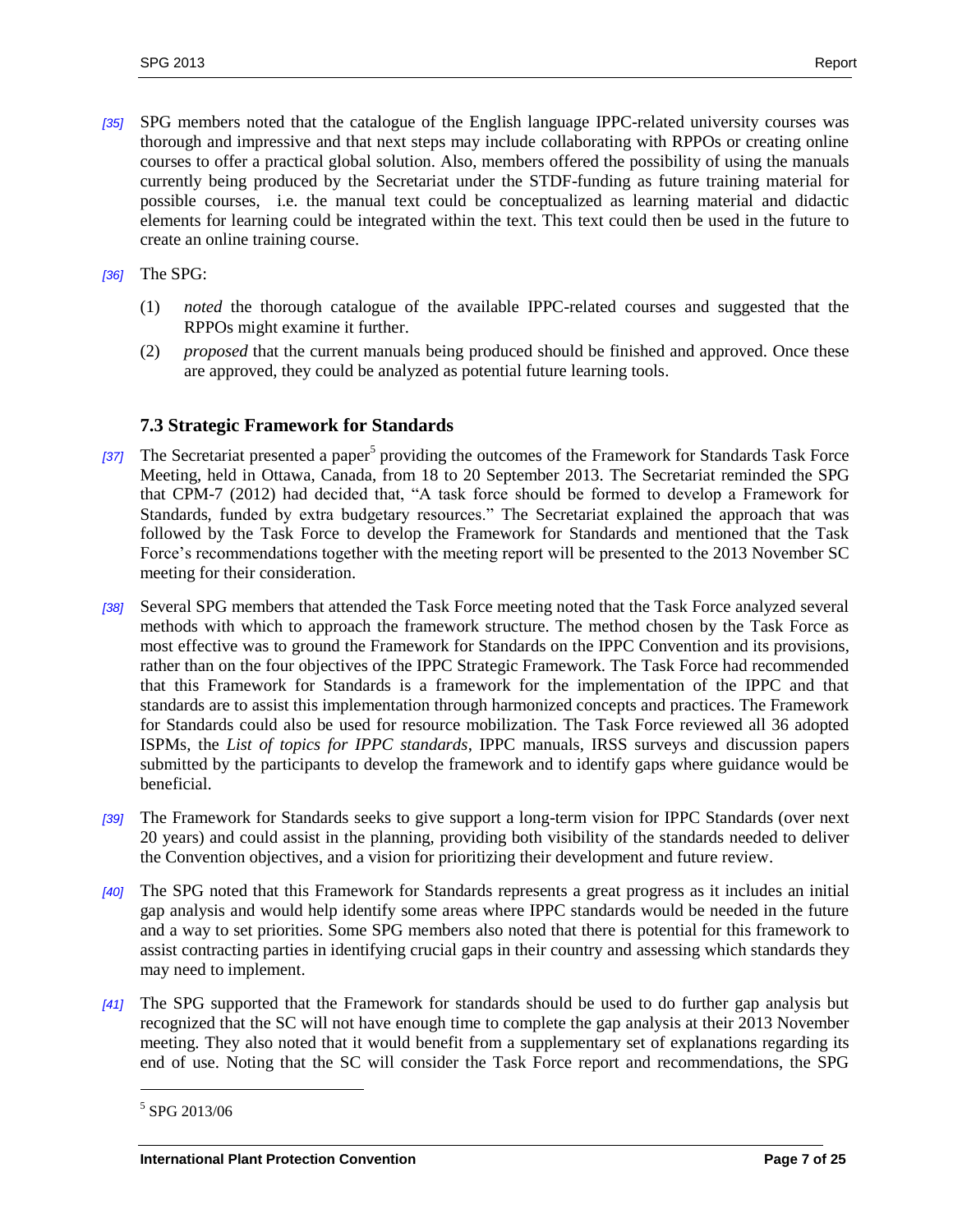agreed it would be useful that the SC provide an analysis on how the tool should be used and what would be the next steps, for presentation to CPM-9 (2014). It was suggested that the Framework for standards and the gap analysis could be used by the SC and CPM in the future when considering adding new topics on the *List of topics for IPPC standards* and prioritizing topics.

- *[42]* The SPG:
	- (1) *recommended* that the SC consider the Framework for standards to do further gap analysis
	- (2) *recommended* that the 2013 November SC meeting consider analyzing how the Framework for Standards should be used in the future and what would be the next steps (including the gap analysis) and presenting their analysis to CPM-9 (2014).
	- (3) *recommended* that the Framework for Standards Task Force Meeting report be also presented to the Capacity Development Committee for their consideration.

#### **7.4 Implementation**

- [43] New Zealand SPG members presented a paper<sup>6</sup> and a supplementary power-point presentation on Implementation of the IPPC and ISPMs. This paper was a follow up of the paper presented at CPM-8 (2013). Key topics were posed to guide the discussion, focusing on incentives to reevaluate implementation procedures, recommendations for an implementation programme, future benefits of such a programme and the best possible ways forward.
- *[44]* SPG members discussed the need to use existing standards to their greatest potential and encourage contracting parties to implement standards and make use of IPPC supporting documents to fully achieve the IPPC implementation.
- *[45]* It was noted by the SPG that the implementation of IPPC should rely on a strategic work plan, which is different from but would need to be aligned with the IPPC strategic framework. It was also noted that the IPPC would benefit from a strategic work plan that would cut across all IPPC efforts as well as require the commitment from all contracting parties to fully achieve implementation.
- *[46]* The SPG recognized that another key part of an implementation programme is the ability to measure the impact; if we are not seeing the intended results, this is an indicator that we need to revise the way that we are implementing standards. It was emphasized that implementation is not the work of the Secretariat, but a process that needs to be driven by contracting parties. For this reason, it would be helpful to thoroughly assess and analyze implementation issues that may arise through multiple sources of information (such as IRSS, CPM comments, standards feedback, capacity development needs).
- *[47]* The SPG noted that a long-term sustainable resource model for the implementation programme effort would be necessary and that in order to attract funds, tangible benefits would need to be communicated.
- *[48]* To accompany discussion, the Secretariat presented a diagram on Indicators of Implementation of the IPPC, developed under the IRSS. At a recent meeting the Secretariat discussed progress with IRSS, ideas for the second phase, and international cooperation on ISPM implementation to demonstrate how this contributes to broader goals (securing food supply, maintaining market access, improving capacity development). That meeting covered ways to assess the impact of implementation processes and why this evaluation matters (leveraging resource mobilization, increasing NRO response rates).

<sup>6</sup> SPG 2013/07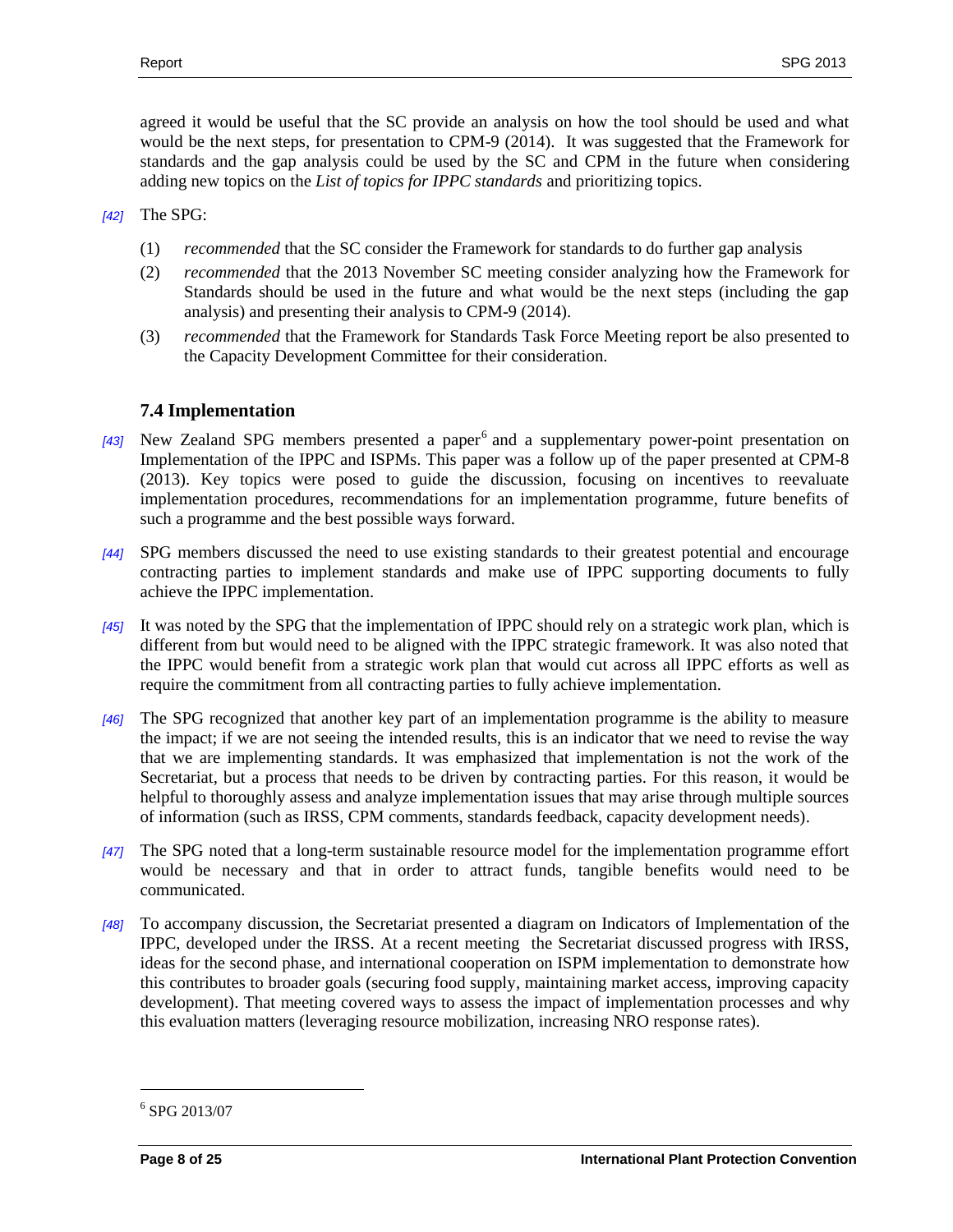- *[49]* SPG members agreed that gaps need to be identified as well as the needs of contracting parties in each of the four Strategic Objectives. They noted the Framework for standards (see section 7.3) could be used. Then, the necessary materials could be produced to support implementation.
- *[50]* The diagram of the proposed Implementation framework is intended to communicate that an integrated program will require a great deal of collaboration across all work areas. They noted the implementation programme should be CPM directed. If the CPM could direct the programme for work and agree to this implementation programme (including steps of action, how it would be coordinated and resourced), it would be a good starting point. CPM would then need to agree the area on which topic it wants to concentrate first. In terms of the overall goal of implementation, all the IPPC teams would necessarily be linked.
- *[51]* It was noted that the IPPC Secretariat is capable of coordinating the implementation process but will need full commitment from contracting parties. The Secretariat is not currently able to undertake a programme such as this in the absence of additional resources.
- *[52]* The SPG noted that the implementation programme should initially focus on 1 or 2 priority areas. They discussed priority topics for evaluating implementation and members noted that the first step could be to focus on an area where implementation is lacking, such as a pilot project to show potential progress on implementation. They agreed that the implementation of ISPM 6 (Surveillance) would be a good pilot project and that a paper should be prepared to present the implementation program for ISPM6: Surveillance.
- *[53]* The SPG:
	- (1) *recommended* that a paper be drafted and presented to the CPM that would provide a thorough explanation of the implementation discussion held at the SPG meeting, including suggestions made for coordinating and resourcing the implementation program.
	- (2) *suggested* that the topic of implementation could be added as a topic in the next round of regional workshops and integrated as part of the communications work programme.

# **7.5 IPPC Recommendations**

- [54] The Secretariat presented a revised document<sup>7</sup> containing draft CPM Recommendations on 1. Aquatic Plants and 2. Internet trade (E-commerce) that incorporates comments and suggestions made at CPM-8, by contracting parties and by the Bureau. The Secretariat noted that comments from contracting parties after CPM have been very limited.
- *[55]* The SPG:
	- (1) *suggested* editorial changes to the draft CPM Recommendations for Aquatic Plants and internet trade (E-Commerce). These are in Appendix 4.

#### **7.6 Recommendation Process**

[56] A paper<sup>8</sup> presented by the CPM Chair noted that discussions at CPM-8 addressed the potential reconsideration of the CPM Recommendations process. At the June Bureau meeting, the Bureau discussed a possible timeline to provide adequate timing for consultation, comments, and agreement of

 7 SPG 2013/08

<sup>8</sup> SPG 2013/11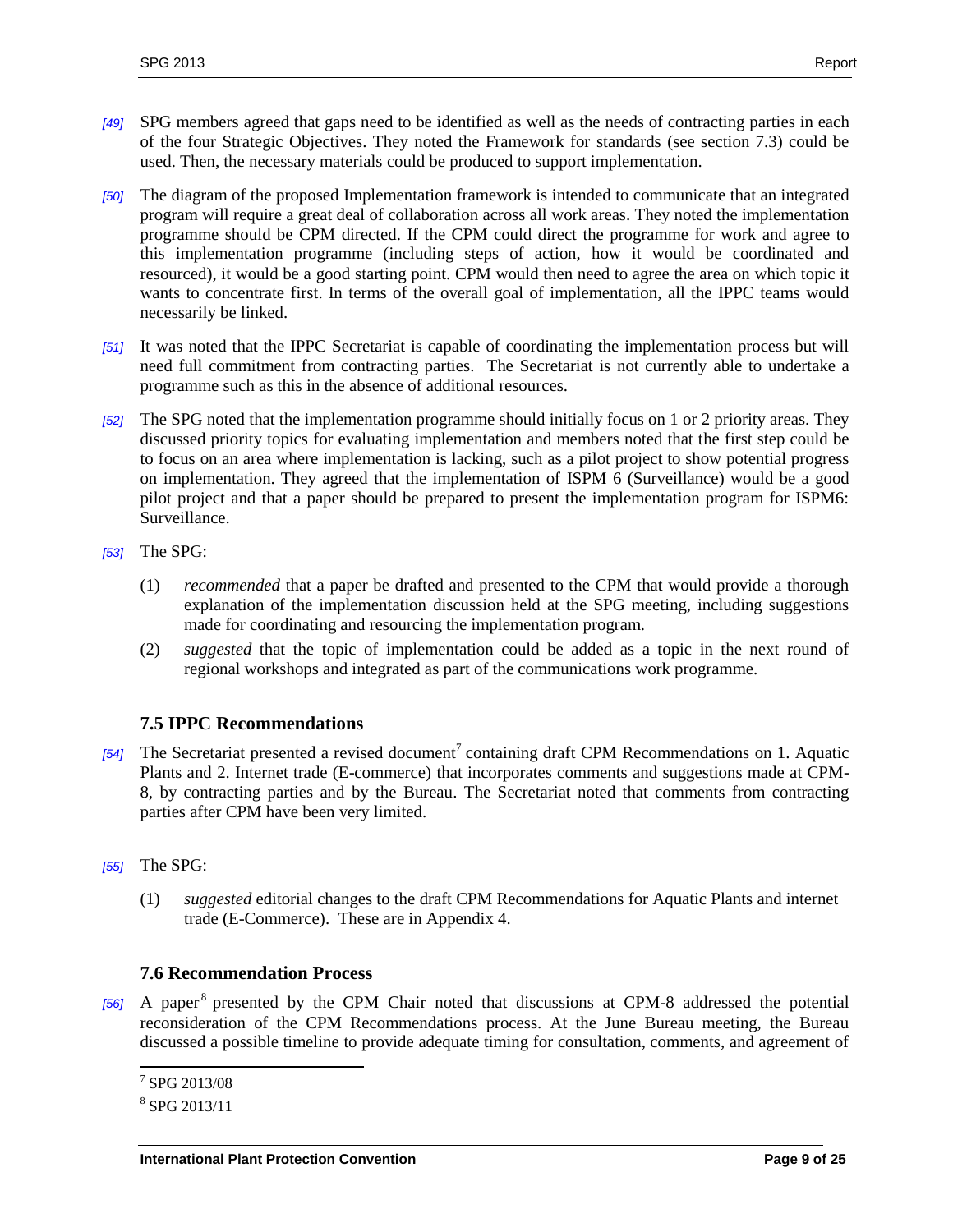draft recommendations to be given to CPM-9. At their October meeting, the Bureau agreed that this procedure should allow for flexibility in the case of a need for emergency recommendations.

- [57] Canada presented a paper<sup>9</sup> proposing that the CPM Recommendations procedure be reviewed and clarified to allow flexibility for contracting parties to consult on issues addressed through CPM recommendations. This could ultimately facilitate the adoption of future CPM Recommendations.
- *[58]* Several SPG members were concerned about applying too rigorous a procedure to a process that was intended to be flexible. There was concern that a strict process may discourage contracting parties from submitting issues of concern as recommendations for the CPM. Based on the discussion following revised proposal for a procedure was drafted and approved by the SPG.
- *[59]* SPG Members agreed that a proposal for a CPM Recommendation may be identified by a contracting party, the Bureau or the Secretariat. The entity proposing a CPM Recommendation should prepare a first draft, accompanied by appropriate contextual information to support consideration of the need, and submit it to the Secretariat as a CPM paper. The following procedure will be proposed to the CPM:
	- the need for a new recommendation should be discussed and agreed in a CPM meeting
	- a draft recommendation accompanied by a rationale or justification for its need should be circulated for comment for a period of 3 months following the CPM meeting
	- the Secretariat will revise drafts on the basis of comments received, then submit the revised draft to the Bureau for finalization and preparation for potential adoption at the subsequent CPM
	- the final draft is submitted to the CPM for adoption
- *[60]* The SPG:
	- (1) *recommended* that the revised proposal be presented to CPM for discussion*.*
	- (2) *noted that* the CPM may wish to respond more quickly to an emerging issue and so may agree to draft and approve a recommendation within a shorter period, including within a single CPM meeting, as necessary and appropriate.
	- (3) *suggested* that the "Consideration of CPM Recommendations" become a standing item on CPM agenda

#### **7.7 Pests of National Concern**

- [61] A discussion paper<sup>10</sup> prepared by COSAVE on pests of national concern was presented to the SPG. It specified that these are not regulated pests or trade-related pests, but other pests that are present in a country and cause economic, social or productive critical impact (examples include locusts, soybean rust, ants) to that nation. This scenario would reinforce the need for new elements of international cooperation and technical assistance to strengthen national capacities in addressing the issues of pests of national concern. The paper proposed actions for the IPPC.
- *[62]* COSAVE requested that the SPG provide suggestions on how to address the issue of pests of national concern on an international level to facilitate cooperation and collaboration in the planning, execution and management of control programs. COSAVE also requested suggestions on how to best engage NPPOs to share expertise on management of pests of national concern. This could give NPPOS and

<sup>&</sup>lt;sup>9</sup> SPG 2013/10

 $10^{10}$  SPG 2013/09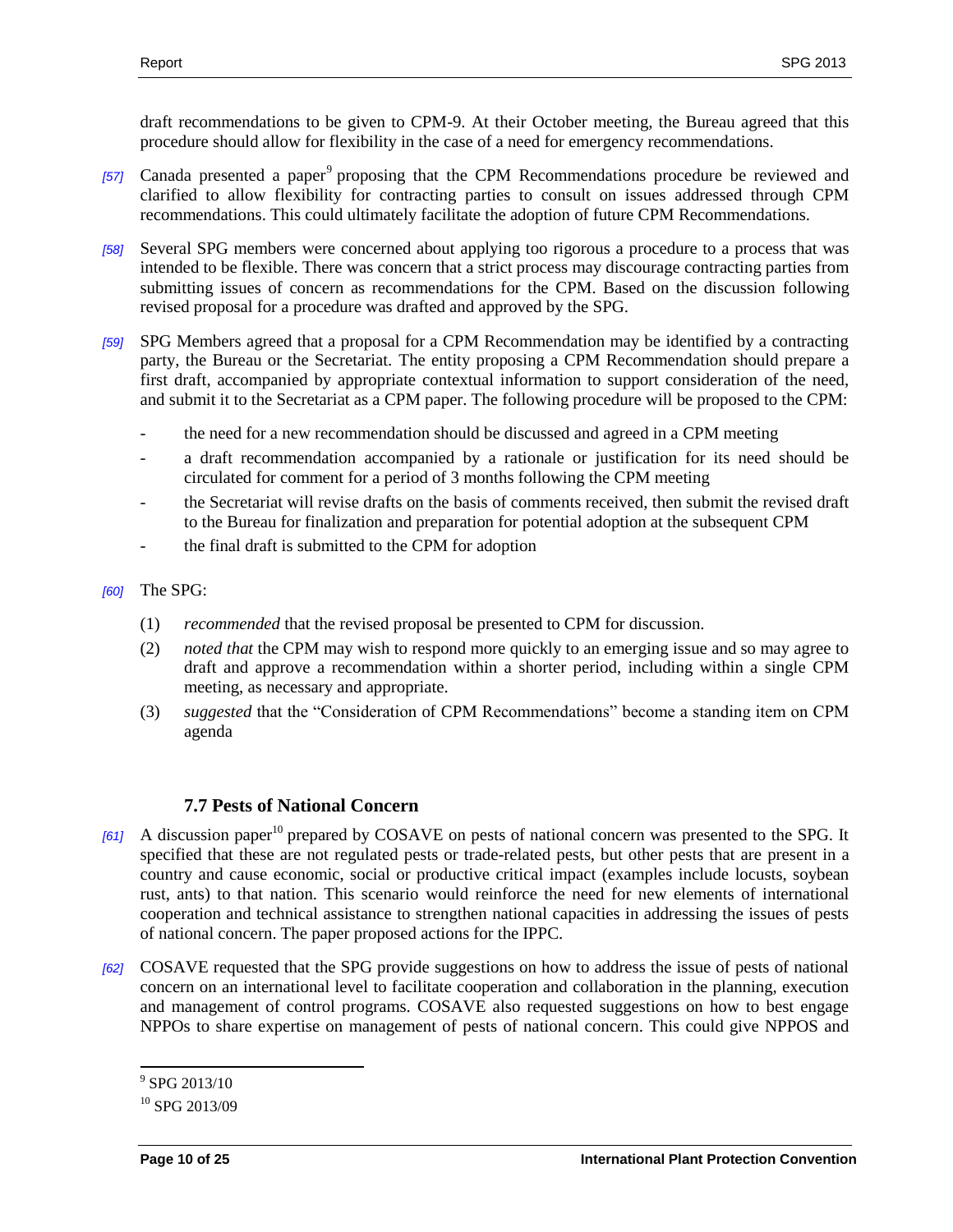IPPC more visibility for stakeholders, government and RPPOs, which can offer a great amount of support on this matter.

- *[63]* The SPG agreed that this is an issue to be handled strategically. Several members commented that this is an issue that requires careful investigation before taking action. Before initiating international involvement, all pros and cons must be evaluated from a strategic point of view, considering legal and financial implications of international cooperation on the issue.
- *[64]* The SPG:
	- (1) *recommended* that the issue of pests of national concern is presented to CPM as part of the SPG report
	- (2) *recommended* the formation of an informal group to further investigate the ways that the paper on pests of national concern could be integrated strategically into the work of the IPPC
	- (3) *recommended* that discussions on this specific topic be presented to RPPOs and the TC-RPPO.

## **7.8 The IPPC in 20 years**

- *[65]* The Secretariat presented a paper<sup>11</sup> inviting members of the SPG to start a conversation on the future of the IPPC.
- *[66]* Members of the SPG agreed to begin considering a long-term perspective, including the changes occurring in technology, trade pathways, and new phytosanitary threats that might affect the relevance of the IPPC. To facilitate conversation on this topic, members agreed to collect their thoughts on the future of the IPPC Secretariat for review following the SPG. A further discussion on this issue could then take place at the next meeting of the SPG (2014).
- *[67]* Members of the SPG thought that this would require them to collect concerns and uncertainties about the Convention in their respective countries.
- *[68]* The SPG:
	- (1) *suggested* that all SPG members submit a two-page paper to the Secretariat by mid-July 2014. This will then be presented to the next SPG to provide a perspective on the potential role of the IPPC in the next 10 years, and beyond. It should include consideration of the relevance of the IPPC in the future, as well as major challenges and trends for its work.

#### <span id="page-10-0"></span>**8. Additional Items for Discussion**

#### **8.1 SBDS Review**

- *[69]* The Secretariat provided an oral report to the SPG on the review of the Subsidiary Body on Dispute Settlement. A survey launched at CPM-8 (2013) regarding the procedures and activities of the SBDS received only 9 responses, and thus, feedback is minimal. Due to logistical problems, it was difficult to organize a quorum for the meetings in June and September. It was reported that in addition to the ongoing EU-South Africa dispute, there is one other serious inquiry from a member.
- *[70]* Several members of the SPG agreed that the absence of disputes is a positive thing for the IPPC, as long as such disputes are not being taken elsewhere*.* SBDS is a service provided by the IPPC so if it is not utilized, IPPC activities such as standard setting and capacity development are apparently functioning sufficiently in member countries.

 $11$  SPG 2013/14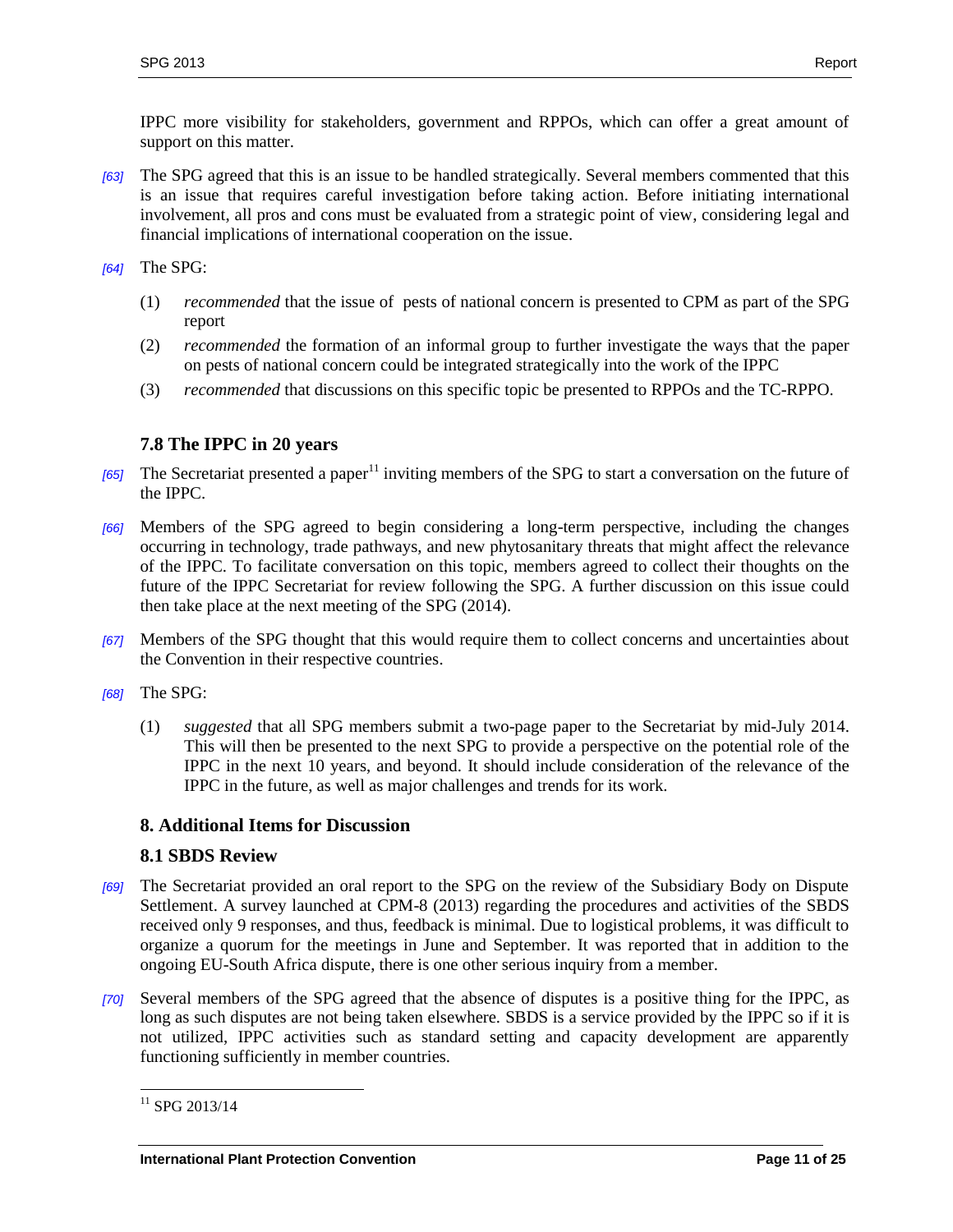#### *[71]* The SPG:

(1) *noted* the report by the Secretariat

#### **8.2 ePhyto study**

- *[72]* The ePhyto Steering Group met in New Zealand in September 2013 and discussed the initial progress on the ePhyto Hub feasibility study and ways forward. The consultant for the study has conducted a number of interviews in member countries and is working to prepare a paper for CPM-9 (2014). In addition to raising awareness and understanding about ePhyto systems, the feasibility study seeks to determine the most cost-effective, managerially sustainable and fraud resistant approach for an ePhtyo system.
- *[73]* A presentation from the consultant working on the study explained the ePhyto system as the secure transmission of a secure set of data (conforming to ISPM 12) between the NPPOs of exporting and importing countries. Both ends of the transaction must accept the transmission for the certificate to be processed.
- *[74]* The ePhyto Steering Group is currently working to develop a mechanism that can be used by all member countries, and noted that a toolkit will be required. The feasibility study will examine a pointto-point system as well as a single point system (hub) for the transmission of certificates, considering the accessibility, schema (codes, fields, rules), operations, and management of the two types.
- *[75]* The ePhyto Steering Group is currently working with FAO Legal to establish the necessary foundation for ownership and confidentiality of the data between the exporting and importing country. The ePhyto hub (if accepted and recommended for implementation by the CPM), will probably be hosted by a third party contractor and the ePhyto Steering Group's role might be to establish the business rules, and the IPPC Secretariat will manage the finances of the ePhyto hub. The ePhyto Steering group could serve as the governing body and contact point between the IPPC and the eventual third party management, but this should all be decided by the CPM.
- *[76]* The next steps to be taken will be to continue the interview process with member countries, review legal considerations with the IPPC, develop a cost analysis of the hub system, determine security needs, and draft recommendations to the Steering group.
- *[77]* Several members of the SPG suggested that the feasibility study should consider the fact that many developing countries experience power outages for extended periods of time, and that could limit their access to the hub. It was also requested that the study seeks to clarify liability issues (i.e. who would be responsible for damages of perishable products in case of unexpected system shutdown or other troubles, etc.). The SPG discussed the possible financial aspects of the ePhyto system.
- *[78]* Related to this discussion the FAO Legal office provided comments on the possibility of establishing a user fee for the service and whether it would possible for CPM to decide on that. The FAO Legal office noted that such a proposal for ePhyto will not be the usual business of the CPM. Therefore there would be a need to prepare a document on ePhyto with clear decision points, and every country present should be clear on what is decided. The FAO Legal office would suggest that based on a detailed and thorough explanation of ePhyto from the IPPC Secretariat they could draw up a draft legal decision document. .
- *[79]* The SPG:
	- (1) *recommended* that the defined time frame be followed, in order to present it to CPM-9
	- (2) *asked* for the power point presentation to be posted in the report and can be found in Appendix 5.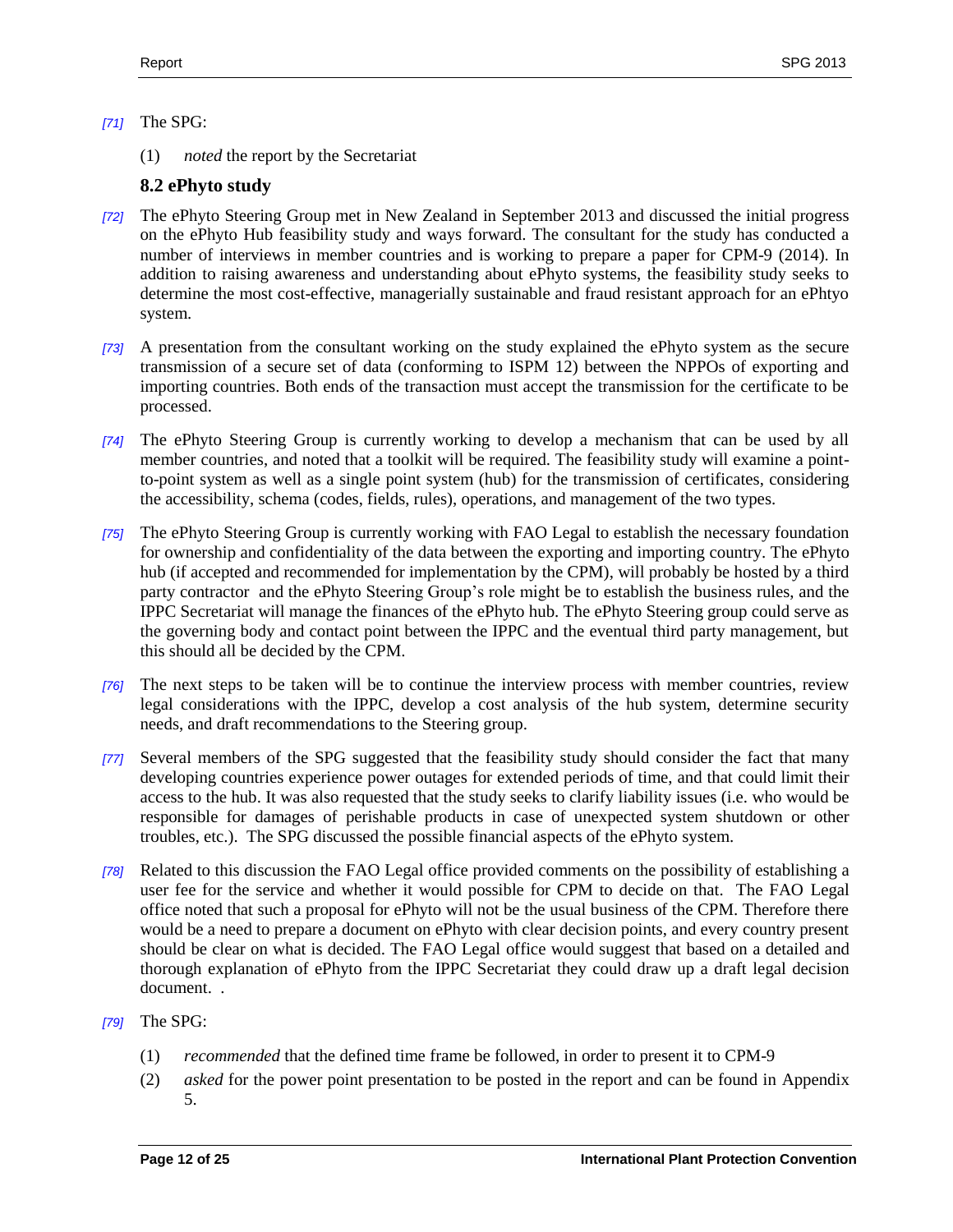#### **8.3 Policy on partnerships**

- *[80]* The Secretariat presented a paper<sup>12</sup> to define IPPC liaison, cooperation, and partnerships and the ways in which the IPPC interacts with other bodies under these arrangements. The paper also included a table to clarify the various IPPC partnerships and the legal arrangements, work plan status, and duration of each partnership.
- *[81]* The purpose of this paper was to demonstrate the need for a procedure, which considers the examination and approval of different levels of agreement with other organizations toward working on issues of common interest. It suggests to CPM that a flexible system be established for use of models for partnerships, which would be based on the FAO system. It also suggests the approval of new partnership agreements on a case-by-case basis and requests that the Bureau and Secretariat to examine and approve each proposed partnership. This would not include the contractual, liaison or cooperation relationships required for capacity development work plan activities.
- *[82]* It was noted that Capacity Development activities were excluded from this chart because they need different relationships for developing and delivering projects.
- *[83]* The SPG:
	- (1) *recommended* that the IPPC be careful in entering into partnerships due to the potential financial commitments that could arise.
	- (2) *recommended* that the language of the document be modified to clarify the reasons that Capacity Development projects have different relationships so follow a different process, rather than just stating that they are not included.

#### <span id="page-12-0"></span>**9. Other business**

#### **9.1 Topics proposed by the TC-RPPOs**

- *[84]* The IPPC Secretariat noted key points from the latest Technical Consultation among RPPOs. Discussions were productive, focusing on implementation issues that contracting parties are facing and potential topics for future scientific sessions. It was noted that considering suggestions for topics from RPPOs is a critical practice for the IPPC, as they are working directly with their regional countries' concerns.
- *[85]* Key topics discussed included the difficulty that contracting parties have with providing lists of regulated pests, creating lists of priority pests by region, and a draft standard on the deviation of intended use.
- *[86]* The report from this meeting will be posted shortly on the IPP.

 $\overline{a}$  $12$  SPG 2013/15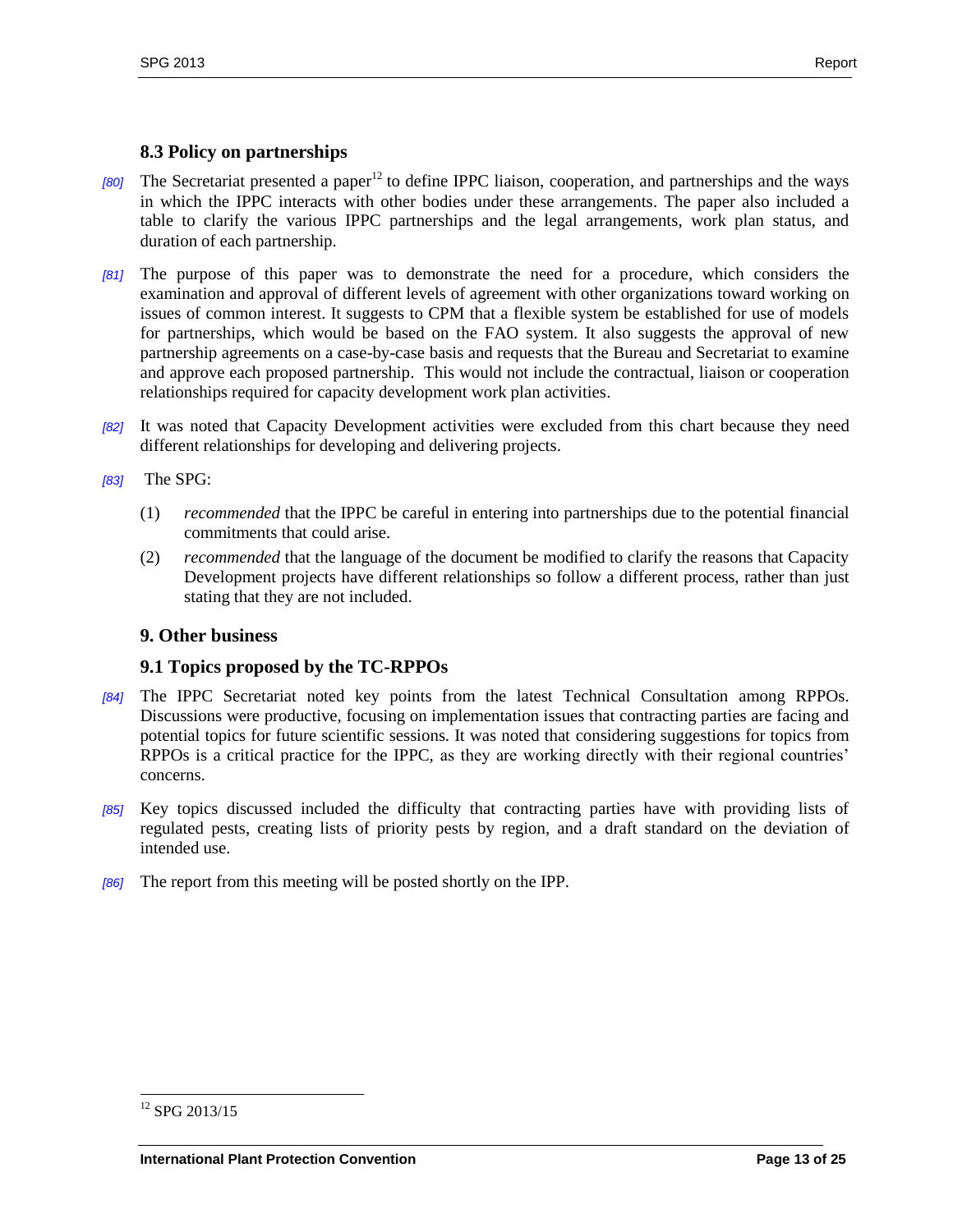# <span id="page-13-0"></span>**APPENDIX 1 – Provisional Agenda**

# **Strategic Planning Group (SPG) Meeting**

## **08-11 October 2013**

#### **FAO, Rome, Italy**

*(Start time: 14:00)*

# **Provisional Agenda**

| Agenda item                                                             | Document No.                                                                                                                    | Presenter       |
|-------------------------------------------------------------------------|---------------------------------------------------------------------------------------------------------------------------------|-----------------|
| 1. Opening of the meeting                                               |                                                                                                                                 |                 |
| Welcome                                                                 |                                                                                                                                 | Yokoi/Gutierrez |
| 2. Adoption of the agenda                                               |                                                                                                                                 |                 |
|                                                                         | SPG 2013/01                                                                                                                     | Gutierrez       |
| 3. Housekeeping                                                         |                                                                                                                                 |                 |
| 3.1 Documents list                                                      | SPG 2013/02                                                                                                                     | Fedchock        |
| 3.2 Participants list                                                   | SPG 2013/03                                                                                                                     | Fedchock        |
| 3.3 Local information                                                   | https://www.ippc.int/index.php?i<br>d=1110798&frompage=1110514&<br>tx publication pi1[showUid]=21<br>84224&type=publication&L=0 | Fedchock        |
| 4. Selection of a Rapporteur                                            |                                                                                                                                 | <b>SPG</b>      |
|                                                                         |                                                                                                                                 |                 |
| 5. Secretariat Update                                                   |                                                                                                                                 |                 |
| 5.1 Secretariat Update<br>5.2 ISPM 15 Registration and renewal          | SPG 2013/04<br>SPG 2013/13                                                                                                      | Yokoi<br>Yokoi  |
| 6. Bureau Update                                                        |                                                                                                                                 | Ashby           |
|                                                                         |                                                                                                                                 |                 |
| 7. Strategic Topics                                                     |                                                                                                                                 |                 |
| 7.1 Addressing issues within the Convention                             | SPG 2013/12                                                                                                                     | Yokoi           |
| Research<br>7.2<br>Engaging<br>Institutes<br>and<br><b>Universities</b> | SPG 2013/05                                                                                                                     | Peralta         |
| 7.3 Strategic Framework for Standards                                   | SPG 2013/06                                                                                                                     | Germain         |
| 7.4 Implementation                                                      | SPG 2013/07                                                                                                                     | Thomson/Hedley  |
| 7.5 IPPC recommendations                                                | SPG 2013/08                                                                                                                     | Sosa            |
| 7.6 Recommendation Process                                              | SPG 2013/10 and SPG 2013/11                                                                                                     | Ashby/Wolff     |
| 7.7 Pests of National Concern                                           | SPG 2013/09                                                                                                                     | Cosave          |
| 7.8 The IPPC in 20 years                                                | SPG 2013/14                                                                                                                     | Fedchock        |
| 8. Additional Items for Discussion                                      |                                                                                                                                 |                 |
| 8.1 SBDS Review                                                         | <b>Oral Presentation</b>                                                                                                        | Nowell          |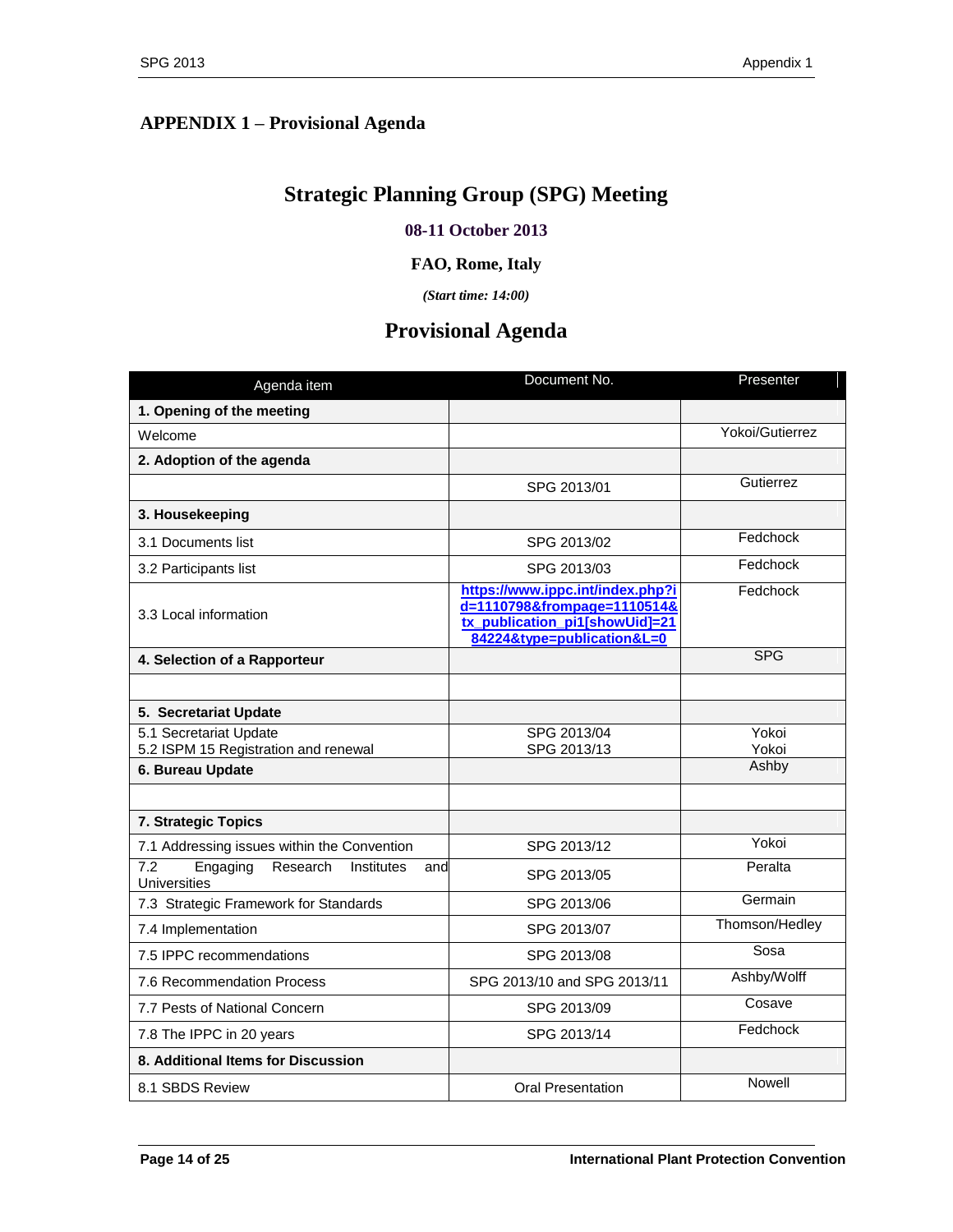| Agenda item                         | Document No. | Presenter        |
|-------------------------------------|--------------|------------------|
| 8.2 ePhyto study                    | SPG 2013/xx  | Fedchock/Bryant  |
| 8.3 Policy on partnerships          | SPG 2013/15  | Fedchock/Peralta |
| 9. Other business                   |              |                  |
| 9.1 Topics proposed by the TC-RPPOs | SPG 2013/xx  | Peralta          |
| 10. Next meeting                    |              |                  |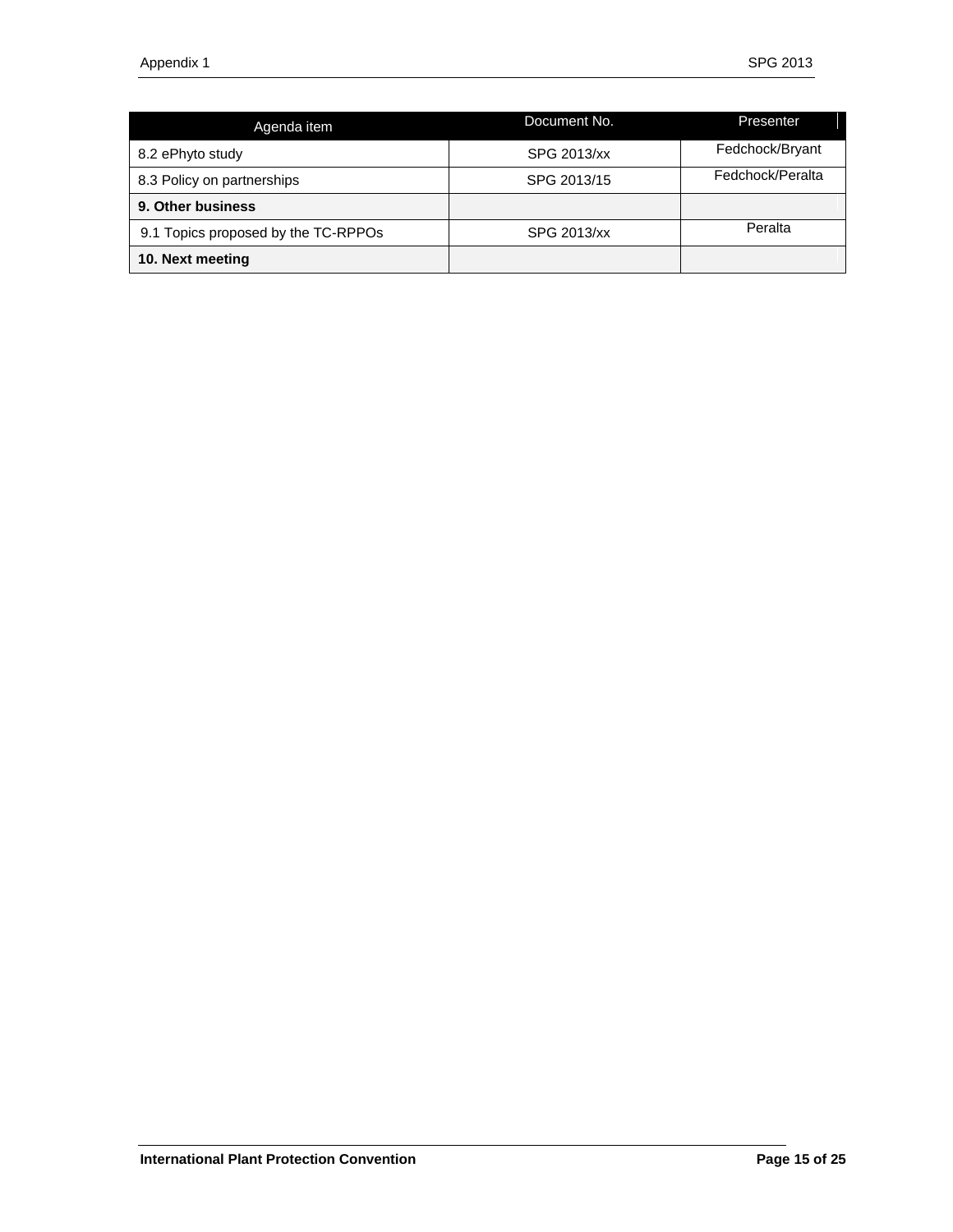# <span id="page-15-0"></span>**APPENDIX 2 – Documents list**

# **Strategic Planning Group (SPG) Meeting**

#### **DOCUMENTS LIST**

#### *(Updated 2013-30-9)*

| <b>DOCUMENT</b><br><b>NUMBER</b> | <b>AGE</b><br><b>NDA</b><br><b>ITEM</b> | <b>DOCUMENT TITLE</b>                                                                                                                           | <b>DATE POSTED</b> |
|----------------------------------|-----------------------------------------|-------------------------------------------------------------------------------------------------------------------------------------------------|--------------------|
| <b>SPG</b><br>2013/XX            |                                         |                                                                                                                                                 |                    |
|                                  | --                                      | Information<br>Local<br>https://www.ippc.int/index.php?id=1110798&frompage=1110514&tx<br>publication_pi1[showUid]=2184224&type=publication&L=0) | 30-09-2013         |
| 01                               | 2                                       | Provisional agenda (updated regularly)                                                                                                          | 30-09-2013         |
| 02                               | 3.1                                     | Documents list (updated regularly)                                                                                                              | 30-09-2013         |
| 03                               | 3.2                                     | Participants list                                                                                                                               | 30-09-2013         |
| 04                               | 5.1                                     | Secretariat Update                                                                                                                              | 30-09-2013         |
| 05                               | 7.2                                     | Engaging Research Institutes and Universities                                                                                                   | 30-09-2013         |
| 06                               | 7.3                                     | <b>Strategic Framework for Standards</b>                                                                                                        | 30-09-2013         |
| 07                               | 7.4                                     | Implementation                                                                                                                                  | 30-09-2013         |
| 08                               | 7.5                                     | <b>IPPC Recommendations</b>                                                                                                                     | 30-09-2013         |
| 09                               | 7.7                                     | Pests of National Concern                                                                                                                       | 2-10-2013          |
| 10                               | 7.6                                     | CPM Recommendations Canadian Paper                                                                                                              | 2-10-2013          |
| 11                               | 7.6                                     | <b>CPM Recommendations Chair Paper</b>                                                                                                          | 2-10-2013          |
| 12                               | 7.1                                     | Revision of the Convention                                                                                                                      | 3-10-2013          |
| 13                               | 5.2                                     | ISPM 15 Symbol Registration and Renewal                                                                                                         | 3-10-2013          |
| 14                               | 7.8                                     | The IPPC in 20 Years                                                                                                                            | 4-10-2013          |
| 15                               | 8.3                                     | Liaison Partnership Cooperation Policy                                                                                                          | 7-10-2013          |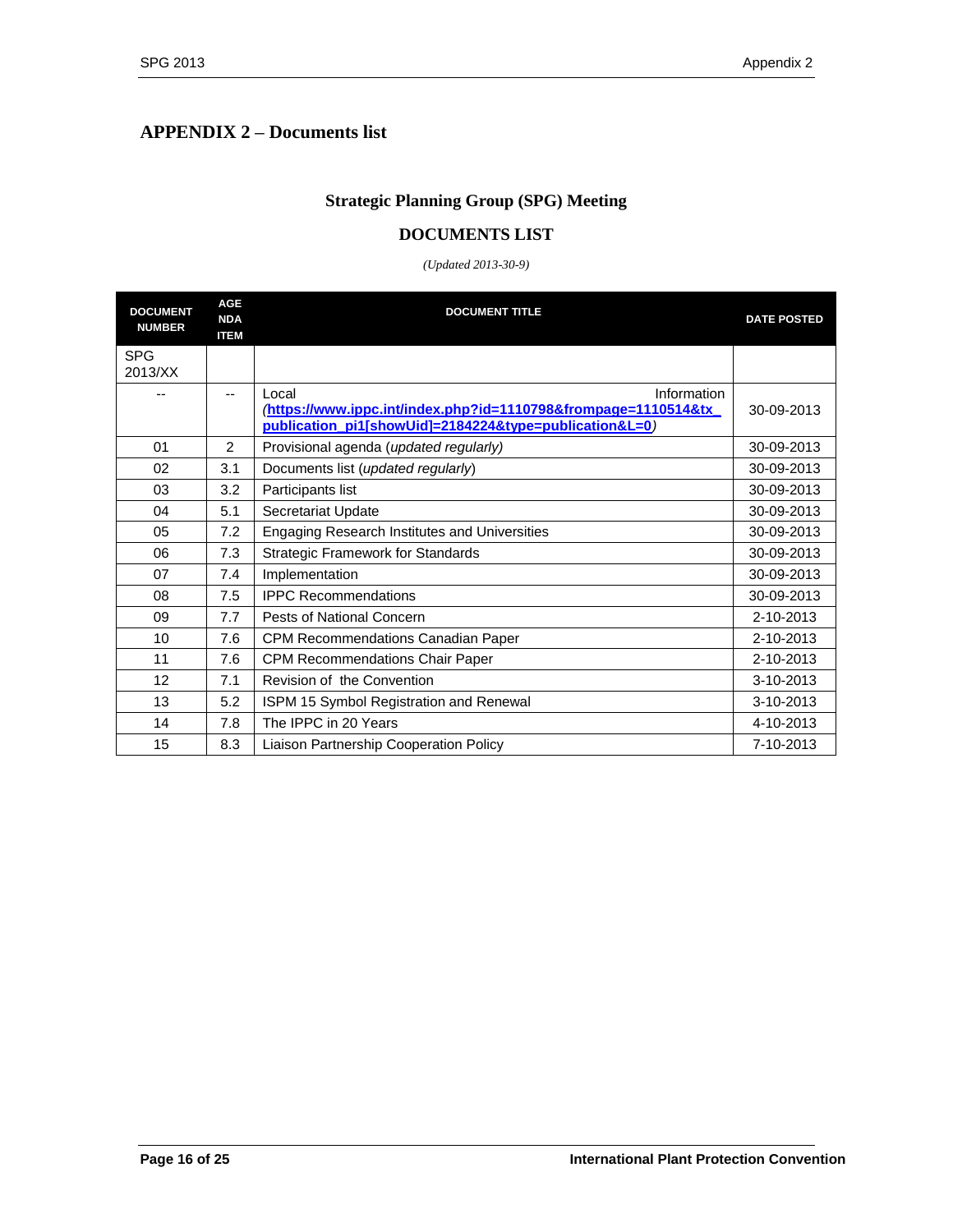# <span id="page-16-0"></span>**APPENDIX 3 – List of participants**

# **STRATEGIC PLANNING GROUP (SPG) MEETING**

#### **LIST OF PARTICIPANTS**

#### **(Rome, 8-11 October 2013)**

| <b>Role</b>     | Name, address, telephone                                                                                                                                                                                                                                                                                       | <b>Email address</b>          | <b>FAO</b><br>region/Country                     |
|-----------------|----------------------------------------------------------------------------------------------------------------------------------------------------------------------------------------------------------------------------------------------------------------------------------------------------------------|-------------------------------|--------------------------------------------------|
| Member          | <b>Mr. Steve ASHBY</b><br>International Plant Health Policy,<br>Safeguarding Plant and Animal Health<br>Directorate<br><b>DEFRA</b><br>Sand Hutton<br>York - YO41 1LZ<br>Tel: (+44) 0 1904 465633                                                                                                              | steve.ashby@defra.gsi.gov.uk  | Europe/<br>United Kingdom                        |
| Member          | <b>M Lucien Konan KOUAME'</b><br>Direction de la Protection des Végétaux,<br>du Controle et de la Qualité<br>Ministère de l'agriculture<br>01BP944<br>(Immeuble CAISTAB)<br>Abidjan<br>Tel: (+225) 07903754<br>Fax: (+225) 20 212032                                                                           | L kouame@yahoo.fr             | Africa/Côte d'Ivoire                             |
| Chair<br>Person | <b>Mr. Francisco GUTIERREZ</b><br>Director of Plant Health<br><b>Plant Health Department</b><br>Belize Agricultural Health Authority<br>Central Farm, Cayo District<br>Tel: (+501) 824-4899<br>Mobile: (+501) 604-0319<br>Fax: (+501) 824-3773                                                                 | frankpest@yahoo.com           | Latin America and<br>Caribbean/<br><b>Belize</b> |
| member          | <b>Mr. John GREIFER</b><br>Assistant Deputy Administrator<br>Plant Protection and Quarantine Animal<br>Plant Health Inspection Service<br>U.S. Department of Agriculture<br>RM 1128 South Building, USDA<br>1400 Independence Ave.<br>Washington DC 20250<br>Tel.: (+1) 202 799-7159<br>Fax: (+1) 202 690-0472 | john.k.greifer@aphis.usda.gov | North America/<br><b>USA</b>                     |
| Member          |                                                                                                                                                                                                                                                                                                                |                               |                                                  |
| Member          | Dr Jan Bart ROSSEL<br>Director, International Plant Health<br>Programs<br>Australian Government Department of<br>Agriculture<br>GPO Box 858<br>Canberra ACT 2601<br>Phone: +61 2 6272 5056<br>Email: bart.rossel@daff.gov.au                                                                                   | bart.rossel@daff.gov.au       | Southwest Pacific/<br>Australia                  |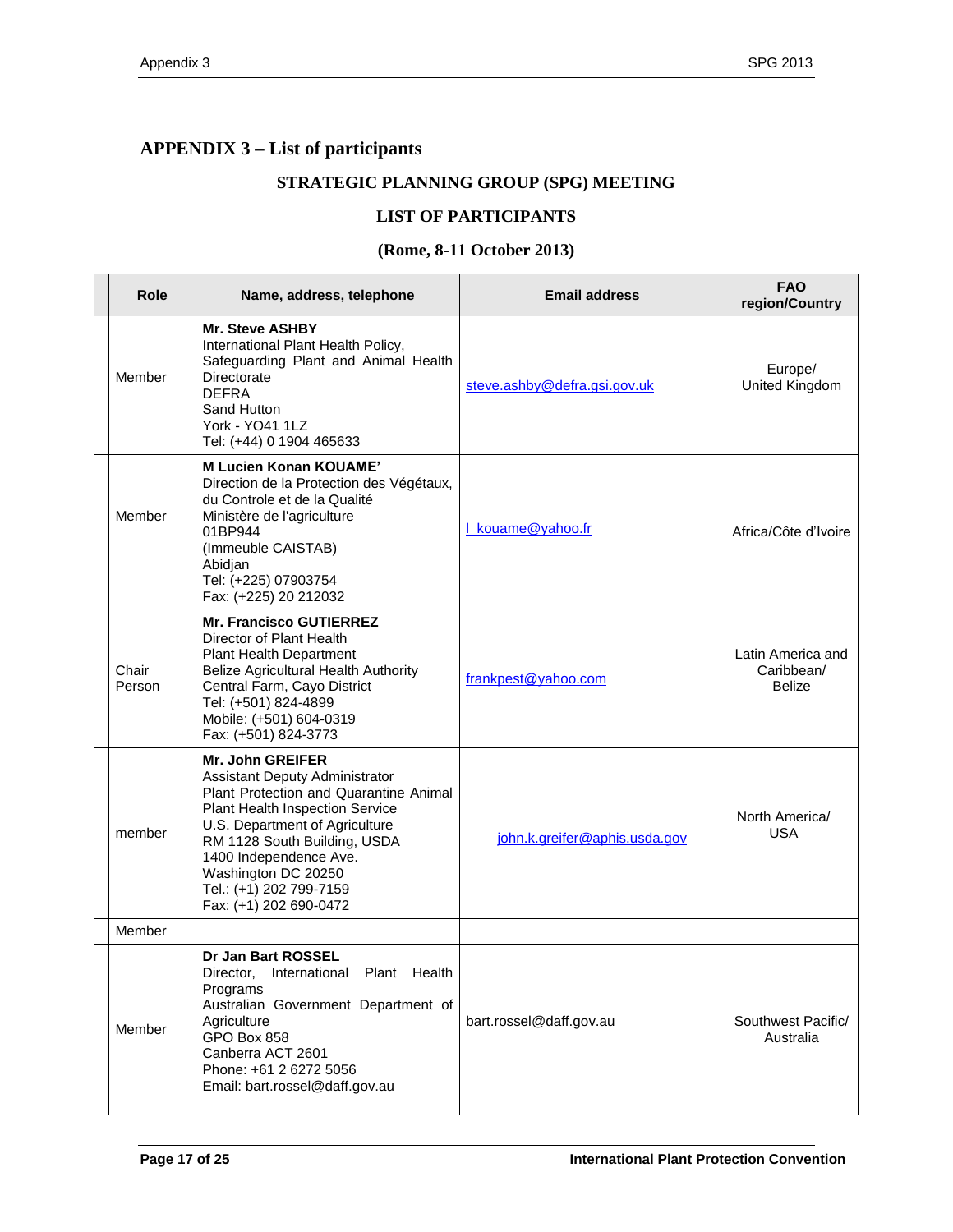| Role      | Name, address, telephone                                                                                                                                                                                                                                                             | <b>Email address</b>       | <b>FAO</b><br>region/Country         |
|-----------|--------------------------------------------------------------------------------------------------------------------------------------------------------------------------------------------------------------------------------------------------------------------------------------|----------------------------|--------------------------------------|
| Confirmed | <b>Mr. Ralf LOPIAN</b><br>Senior Advisor<br><b>International Affairs</b><br>Ministry of Agriculture and Forestry of<br>Finland<br>Food Department<br>Mariankatu 23<br>Helsinki<br>FI-00023<br>Tel.: (+358) 295 16 2329<br>GSM: (+358) 405965698<br>Fax: (+358) 916052443             | ralf.lopian@mmm.fi         | Europe/<br>Finland                   |
| Member    | Mr. Corné A.M. VAN ALPHEN<br>Coordinating Policy Officer Plant Health<br>Ministry of Economic Affairs<br>Directorate-General for Agro<br>Plant Supply Chain and Food Quality<br>Department<br>Tel: (+31) 703785552<br>Mobile: (+31) 618596867                                        | c.a.m.vanalphen@minez.nl   | Europe/<br><b>Netherlands</b>        |
| Member    | <b>Mr Peter THOMSON</b><br>Director - Plants, Food & Environment,<br>Ministry for Primary Industries<br>25 The Terrace, Pastoral House<br>PO Box 2526,<br>Wellington<br>Tel: (+64 4)8940353<br>Mobile: (+6429) 8940353                                                               | peter.thomson@mpi.govt.nz  | South West<br>Pacific/New<br>Zealand |
| Member    | <b>Ms Jane CHARD</b><br>Head of Branch - Plant Biosecurity &<br>Inspections<br>Science and Advice for Scottish<br>Agriculture (SASA)<br>Roddinglaw Road, Edinburgh, EH12<br>9FJ,<br>Tel: (+44) 131 244 8863<br>Fax: (+44) 131 244 8940                                               | Jane.Chard@sasa.gsi.gov.uk | Europe/ United<br>Kingdom            |
| Member    | Ing. Agr. Diego QUIROGA<br>DIRECTOR NACIONAL DE<br>PROTECCION VEGETAL<br>SENASA - ARGENTINA<br>Paseo Colón 315 Piso 4º Dpto. B<br>Tel. +5411 4121 5495/5176                                                                                                                          | dquiroga@senasa.gov.ar     | South<br>America/Argentina           |
| Member    | <b>Mr John HEDLEY</b><br>Principal<br>Adviser,<br>International<br>Organisations<br>International Policy<br>Ministry for Primary Industries<br>Pastoral House 25 The Terrace<br>PO Box 2526 Wellington<br>Tel: (+64) 4 894 0428<br>Fax: (+64) 4 894 0736<br>Mobile: (+64) 29894 0428 | john.hedley@maf.govt.nz    | Southwest Pacific/<br>New Zealand    |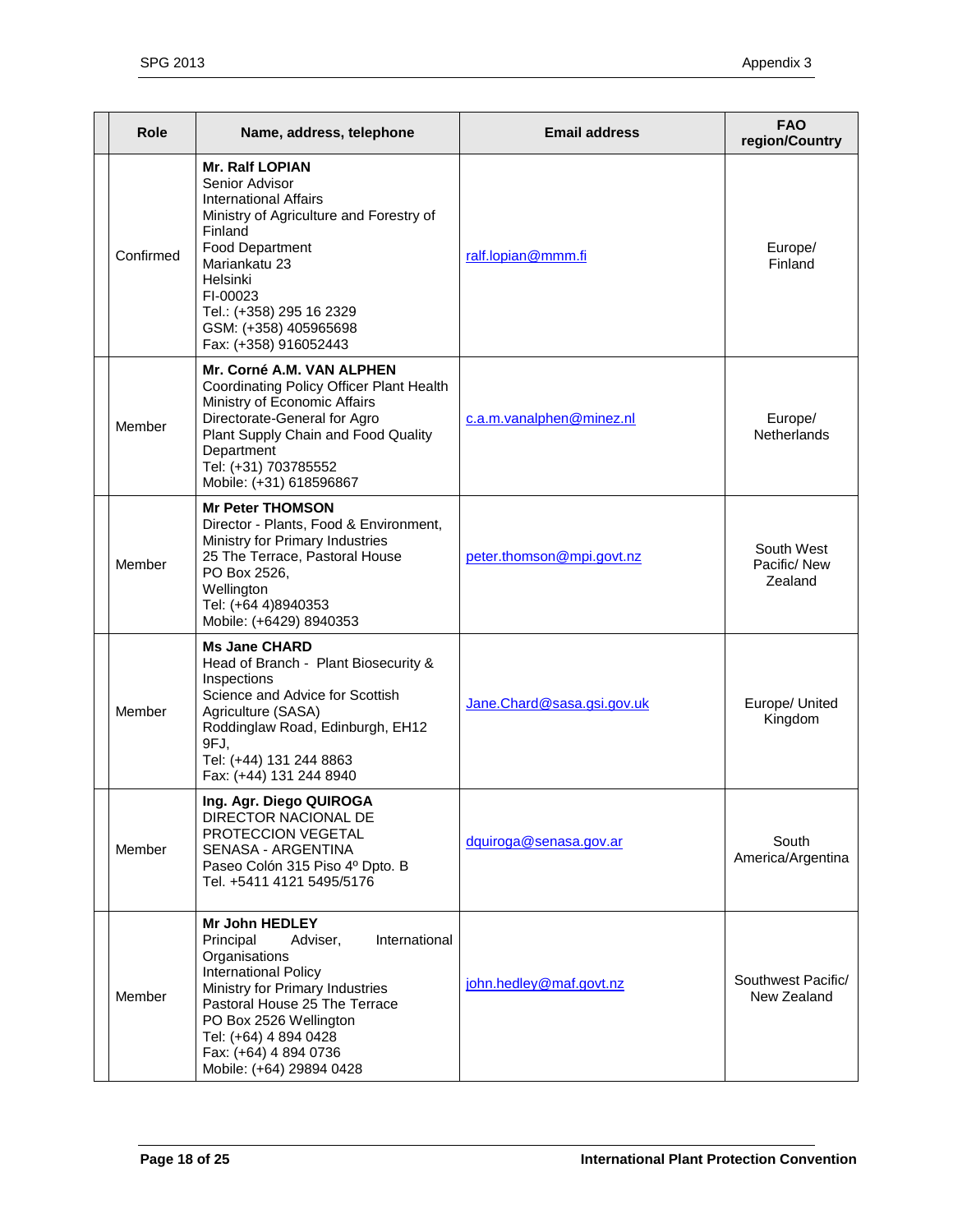| Role   | Name, address, telephone                                                                                                                                                                                                                                                                  | <b>Email address</b>           | <b>FAO</b><br>region/Country |
|--------|-------------------------------------------------------------------------------------------------------------------------------------------------------------------------------------------------------------------------------------------------------------------------------------------|--------------------------------|------------------------------|
| Member | <b>Mr. Masato FUKUSHIMA</b><br>Director of Plant Quarantine Office<br><b>Plant Protection Division</b><br>Ministry of Agriculture, Forestry and<br>Fisheries (Maff)<br>1-2-1, Kasumigaseki, Chiyoda-ku<br>Tokyo<br>Tel: (+81) 3 3502 5978<br>Fax: (+81) 3 3502 3386                       | masato_fukushima@nm.maff.go.jp | Asia/<br>Japan               |
| Member | <b>Masahiro AOKI (Mr.)</b><br>Section Chief, International Affairs,<br>Food Safety and Consumer Policy<br>Division, Food Safety and Consumer<br>Affairs<br>Bureau, MAFF<br>Address: 1-2-1, Kasumigaseki,<br>Chiyoda-ku, Tokyo, JAPAN<br>Tel: +81-3-3502-8732<br>Fax: +81-3-3507-4232      | masahiro_aoki@nm.maff.go.jp    | Asia/<br>Japan               |
| Member | <b>Mr Gregory WOLFF</b><br>Chief Plant Health<br>Officer,<br>Plant<br><b>Biosecurity &amp; Forestry Division</b><br>Canadian Food Inspection Agency, 59<br><b>Camelot Drive</b><br>Ottawa, ON<br><b>CANADA</b><br>K1A0Y9<br>Tel: (001) 613-773-7727                                       | Greg.Wolff@inspection.gc.ca    | North America/<br>Canada     |
| Member | <b>Dilli Ram SHARMA</b><br>Program Director, Plant Protection<br>Directorate<br>National Coordinator, National IPM<br>Programme in Nepal<br>Country Contact point of IPPC<br>Head of NPPO<br>Ph. No. 00977-1-5521597/5535844<br>Fax No. 00977-1-5010512/5535845<br>Mob. No. 9841369615    | director@ppdnepal.gov.np       | Nepal/Asia                   |
| Member | S. C. WANIGASURIYA<br><b>Additional Director/ Plant Quarantine</b><br>Head/NPPO<br>Country Contact Point Personnel/ IPPC<br>National Plant Quarantine Service,<br>Canada Friendship Road, Katunayake<br>Tel:+94 11 2252028/29 (Office), +94 77<br>7787557 (Mobile)<br>Fax: +94 11 2253709 | wanigasuriya231@gmail.com      | Sri Lanka/Asia               |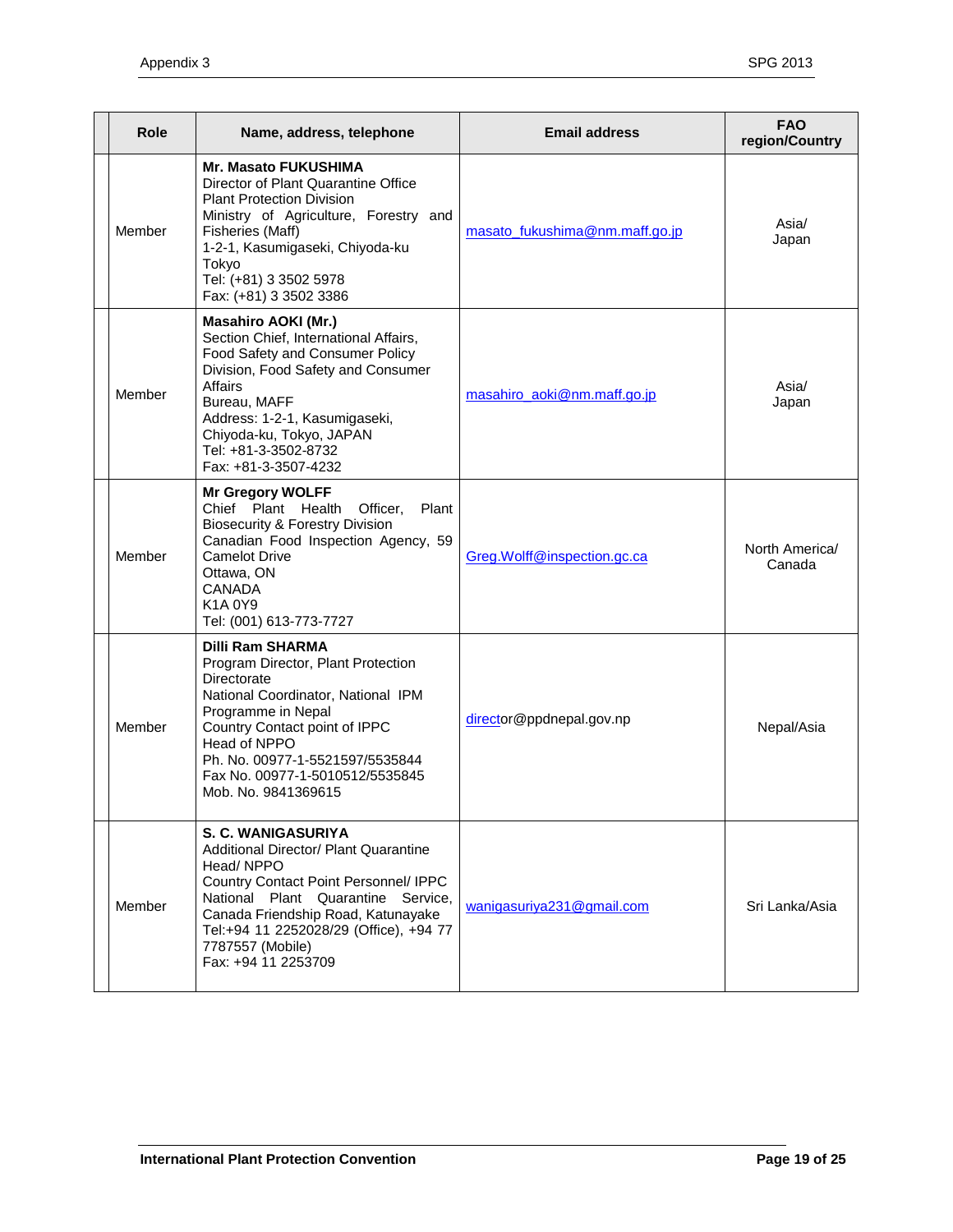| Role                       | Name, address, telephone                                                                                                                                                                                                                                                                                             | <b>Email address</b>   | <b>FAO</b><br>region/Country |
|----------------------------|----------------------------------------------------------------------------------------------------------------------------------------------------------------------------------------------------------------------------------------------------------------------------------------------------------------------|------------------------|------------------------------|
| Member                     | Mr. Sang-Han BAEK<br><b>Export Management Division</b><br>Dept. of Plant Quarantine<br>Animal and Plant Quarantine Agency,<br><b>MAFRA</b><br>Rep. of<br>82-31-420-7665                                                                                                                                              | ignis@korea.kr         | Korea/Asia                   |
| Member                     | <b>Mr Debie RADJENDREKOEMAR</b><br>M.Sc<br>Coordinator<br>Plant<br>of<br>the<br>Protection<br>Quality<br>and<br>Control<br>Department.<br>Kankantrie #9<br>+597 402965                                                                                                                                               | radebie@hotmail.com    | Suriname/South<br>America    |
| Member                     | Ms Kyu-Ock YIM<br><b>Export Management Division</b><br>Department of Plant Quarantine, Animal<br>and Plant Quarantine Agency/ MAFRA<br>433-1 Anyang-b dong, Manan-gu,<br>Anyang City (430-016)<br>Gyunggi-do<br><b>Republic of Korea</b><br>Tel.: (+82) 31-420-7664<br>Fax: (+82) 31-420-7605                        | koyim@korea.kr         | Korea/Asia                   |
| Member                     | <b>Mr Ebbe NORDBO</b><br><b>Senior Consultant</b><br>Ministry of Food, Agriculture and<br><b>Fisheries</b><br>Danish AgriFish Agency<br>Nyropsgade 30, DK-1780 Copenhagen<br>V<br>Ph. +45 45263891                                                                                                                   | eno@naturerhverv.dk    | Denmark/Europe               |
| Member                     | Ms Rebecca A. BECH<br>Associate Deputy Administrator<br><b>Plant Protection and Quarantine</b><br>Animal and Plant Health Service<br>U.S. Dept. of Agriculture<br>Rm, 302E Whitten Bldg.<br>1400 Independence Ave.<br>Washington, D.C. 20250<br>Tel: (202) 799-7163<br>Mobile: (240) 472-5619<br>Fax: (202) 690-0472 |                        |                              |
| <b>IPPC</b><br>Secretariat | <b>Mr Craig FEDCHOCK</b><br><b>IPPC Coordinator</b>                                                                                                                                                                                                                                                                  | Craig.Fedchock@fao.org | N/A                          |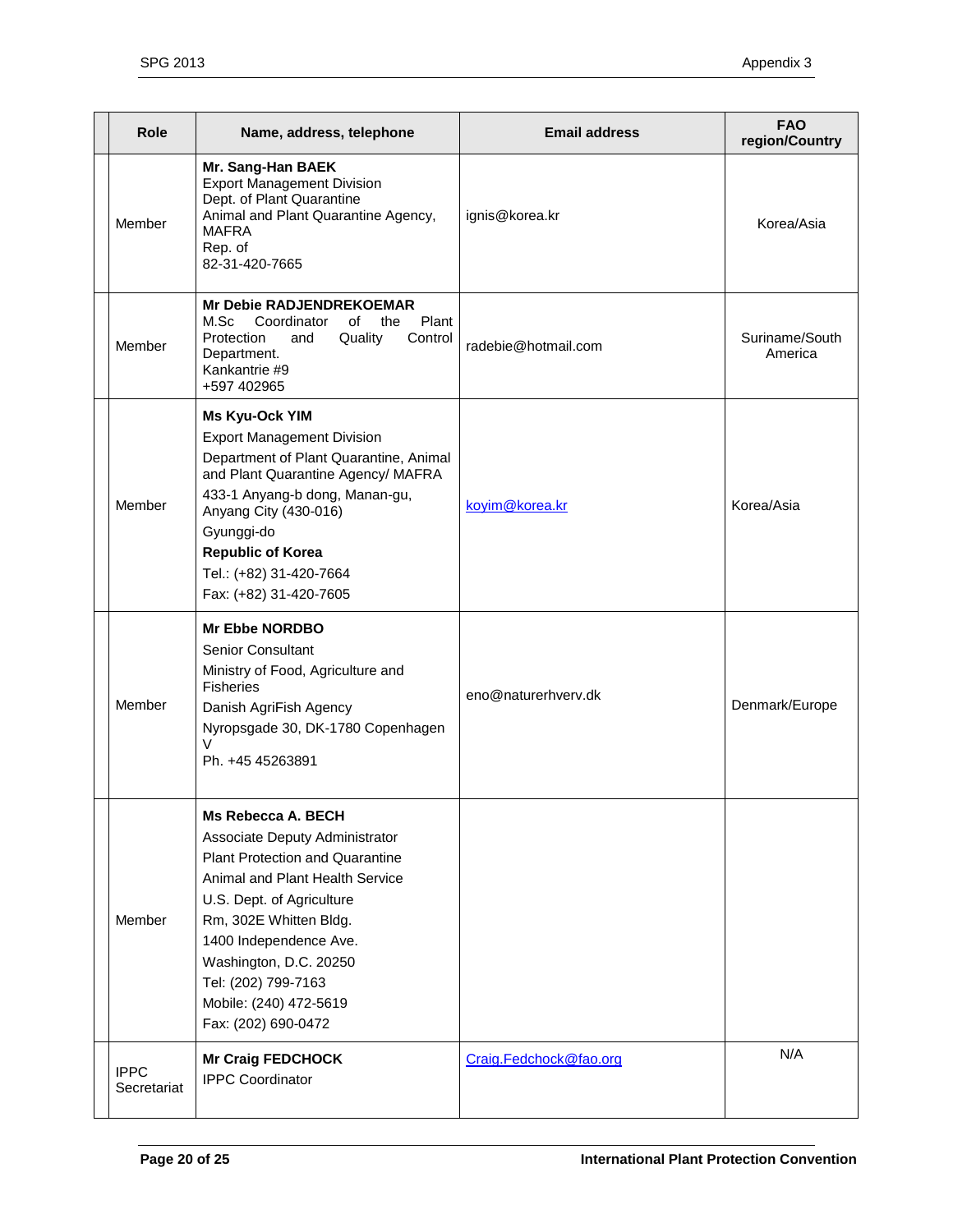| Role                       | Name, address, telephone                                                                                             | <b>Email address</b>                | <b>FAO</b><br>region/Country |
|----------------------------|----------------------------------------------------------------------------------------------------------------------|-------------------------------------|------------------------------|
| <b>IPPC</b><br>Secretariat | <b>Mr Orlando SOSA</b><br>Programme Specialist                                                                       | Orlando.sosa@fao.org                | N/A                          |
| <b>IPPC</b><br>Secretariat | <b>Mr Dave NOWELL</b><br><b>Agricultural Officer</b>                                                                 | Daave.nowell@fao.org                | N/A                          |
| <b>IPPC</b><br>Secretariat | <b>Ms Ana PERALTA</b><br><b>Agricultural Officer</b>                                                                 | Ana.peralta@fao.org                 | N/A                          |
| <b>IPPC</b><br>Secretariat | <b>Ms Celine GERMAIN</b><br>Standard technical officer in Charge                                                     | Celine.germain@fao.org              | N/A                          |
| <b>IPPC</b><br>Secretariat | <b>Ms Sonya HAMMONS</b><br>Consultant                                                                                | Sonya.hammons@fao.org               | N/A                          |
| <b>IPPC</b><br>Secretariat | <b>Ms Adriana MOREIRA</b><br>Programme Specialist                                                                    | Adriana.moreira@fao.org             | N/A                          |
| <b>IPPC</b><br>Secretariat | <b>Mr Marko BENOVIC</b><br>Finance and Planning Associate                                                            | Marko.Benovic@fao.org               | N/A                          |
| <b>IPPC</b><br>Secretariat | <b>Ms Francesca CROZIER-</b><br><b>FITZGERALD</b><br><b>Communications and Planning</b><br>associate / Report writer | Francesca.CrozierFitzgerald@fao.org | N/A                          |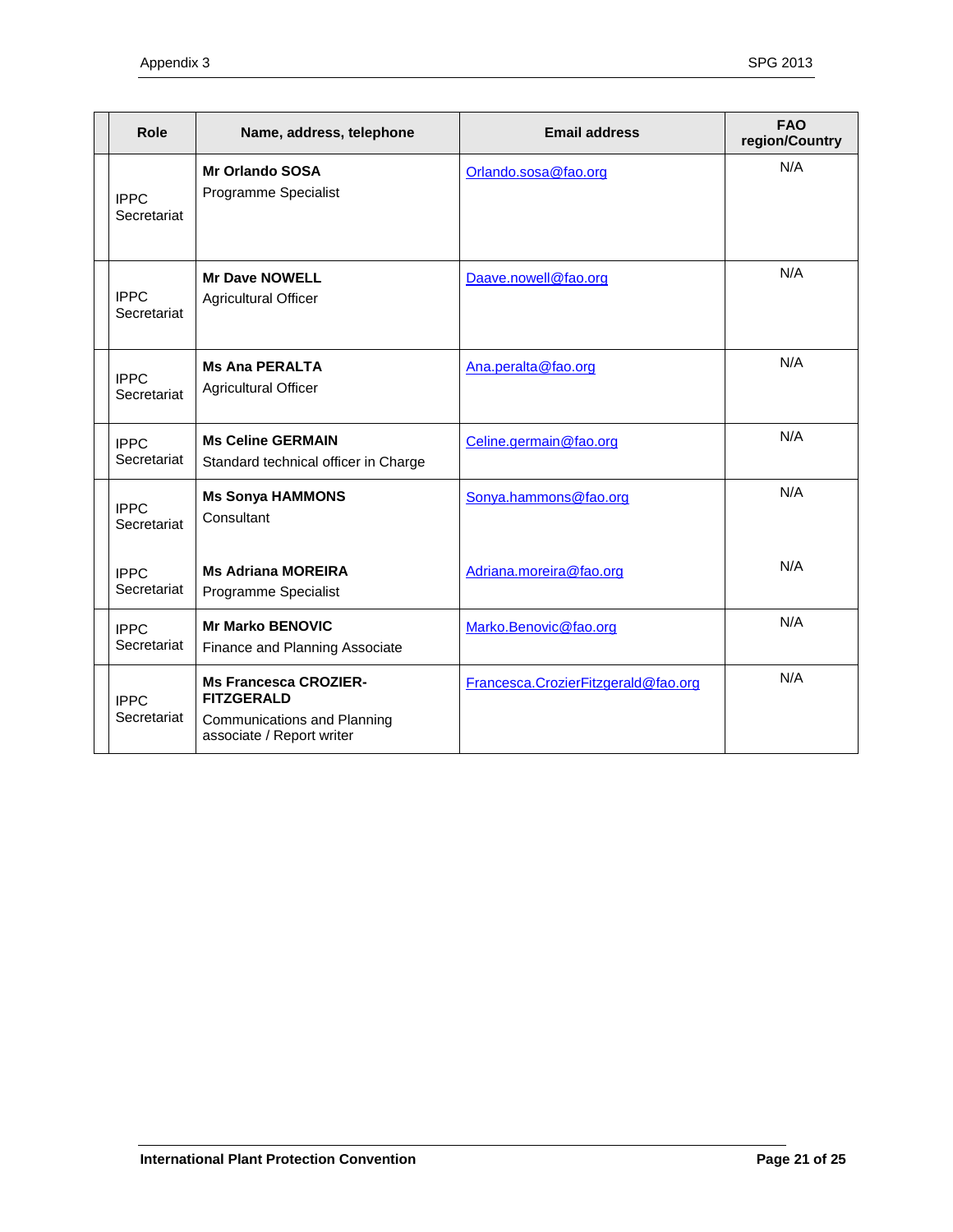# <span id="page-21-0"></span>**APPENDIX 4: - CPM Recommendations**

1. At CPM-8 the IPPC Coordinator introduced a paper presenting two proposed CPM Recommendations and reminded members that over a period of several years (2008–2009), the CPM had discussed the need for a category of decisions that are not ISPMs but would serve as lasting reference material and benefit from a higher profile than being published only within the text of a CPM report.

2. He also reminded members that CPM-4 (2009) had agreed on a process for submitting proposed Recommendations and clarified that this was the first time it was being used because existing Recommendations had been allocated to this category retroactively.

3. The Coordinator noted that the IRSS conducted two desk studies that were presented to CPM during the Scientific Session. This resulted in a fruitful discussion but CPM had not had time to act on the issues presented.

4. The Coordinator emphasized that these Recommendations were being introduced to encourage ways forward and continue the momentum from 2012.

5. At CPM-8 there were members who supported immediate adoption and others who sought additional consultation before moving forward having noted that Recommendations have a high profile.

#### **The CPM asked the Secretariat to:**

- (1) Invite members to provide comments on both Recommendations by 30 May 2013;
- (2) Referred the Recommendations to the Bureau for consideration;
- (3) Decided that the SPG should discuss the Recommendations at its meeting in October 2013;
- (4) Invited the Secretariat to present the revised Recommendations at CPM 9.

6. The Secretariat made the recommendations available for a period of 30 days following CPM-8 for contracting parties to provide additional comments. After the period the Secretariat received comments from only 4 contracting parties and the EC.

7. The comments received at CPM-8 and after the 30 day consultation were incorporated and submitted to review by the Bureau.

8. Following the steps outlined by CPM the two recommendations are presented to the SPG for discussion.

#### *Recommendation on the IPPC coverage of Aquatic Plants*

#### **Background**

The IPPC, having the purpose of "securing common and effective action to prevent the spread and introduction of pests of plants and plant products", does not distinguish between terrestrial and aquatic plants and does not specifically refer to aquatic plants. Furthermore, as clarified by the CPM on several occasions, the IPPC deals with the protection of plants whether cultivated, managed or wild.

Aquatic plants may, as other plants, be infested by pests, pathways for pests or themselves be pests to other plants.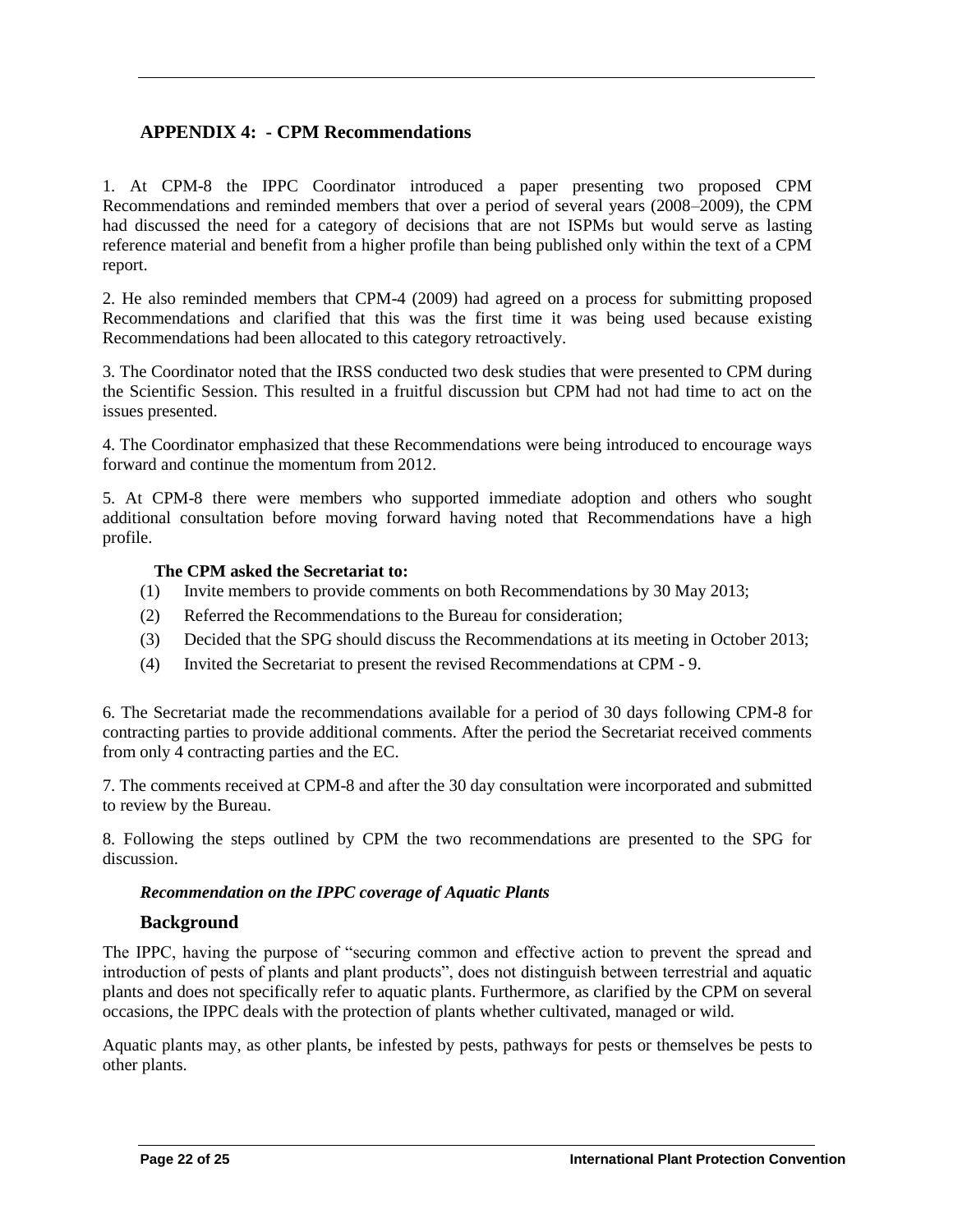"Aquatic plants," are mentioned in several International Standards for Phytosanitary Measures (ISPMs) as plants that should be protected under the IPPC framework. CPM-1 (2006) noted the IPPC Secretariat's liaison with other international organizations to clarify the mandate of the IPPC with respect to invasive aquatic plants. The IPPC Business Plan 2007 - 2011, adopted at CPM-2 (2007), identified marine and other aquatic plants as an emerging issue to be considered, and it was stated that ISPMs should be developed or modified to take aquatic invasive plants into account.

At CPM-5 (2010) a scientific session on aquatic plants was held, outlining the pest risks to and from aquatic plants. CPM members agreed that in principle aquatic plants were covered under the scope of the IPPC.

At CPM-6 (2011) it was agreed that the issue of aquatic plants (including the question on *algae*) under the IPPC should be further considered by the Bureau and SPTA and the conclusions be reported back to the CPM (CPM-6, Report, Para 193).

Accordingly, a "Scoping study on aquatic plants and their significance to the IPPC" was conducted under the Implementation Review and Support System (IRSS) project and presented at the IPPC Symposium at CPM-7 (2012).

This recommendation synthesizes these discussions, taking into account the findings from the IRSS study and concludes with a set of recommended actions for contracting parties (including NPPOs), RPPOs and the Secretariat.

*Addressed to:* Contracting parties, National Plant Protection Organizations (NPPOs), Regional Plant Protection Organizations (RPPOs), and the IPPC Secretariat

#### *Recommendation:*

The CPM *confirms*, that aquatic plants should be protected and invasive aquatic plants considered as potential pests under the IPPC framework.

#### Therefore:

#### *Contracting Parties or RPPOs*

- Contracting parties are encouraged to include assessment of pest risks to aquatic plants in their pest risk analysis processes.
- Contracting parties are encouraged to ensure that relevant government agencies, importers, exporters, shipping service companies and/or agencies (for ship ballasts and tanks) and other stakeholders are aware of the pest risks related to the import and movement of aquatic plants.
- Contracting parties are encouraged to prevent the spread of regulated aquatic plants as pests in the ornamental and other trade sectors, using appropriate phytosanitary measures, with support from other national organizations positioned to enforce such measures.
- Contracting parties are encouraged to ensure that aquatic plants, as potential pests and pathways, become subject to, or included in, pest risk analysis whenever relevant, in particular in cases where aquatic plants are intentionally imported for intended uses as plants for planting, e.g. in aquaculture or other aquatic habitats.
- Contracting parties are encouraged to ensure that, in accordance with the outcome of a pest risk analysis, aquatic plants as pathways or pests become subject to official control and that adequate phytosanitary measures such as phytosanitary import requirements, surveillance, eradication, containment etc. are established.